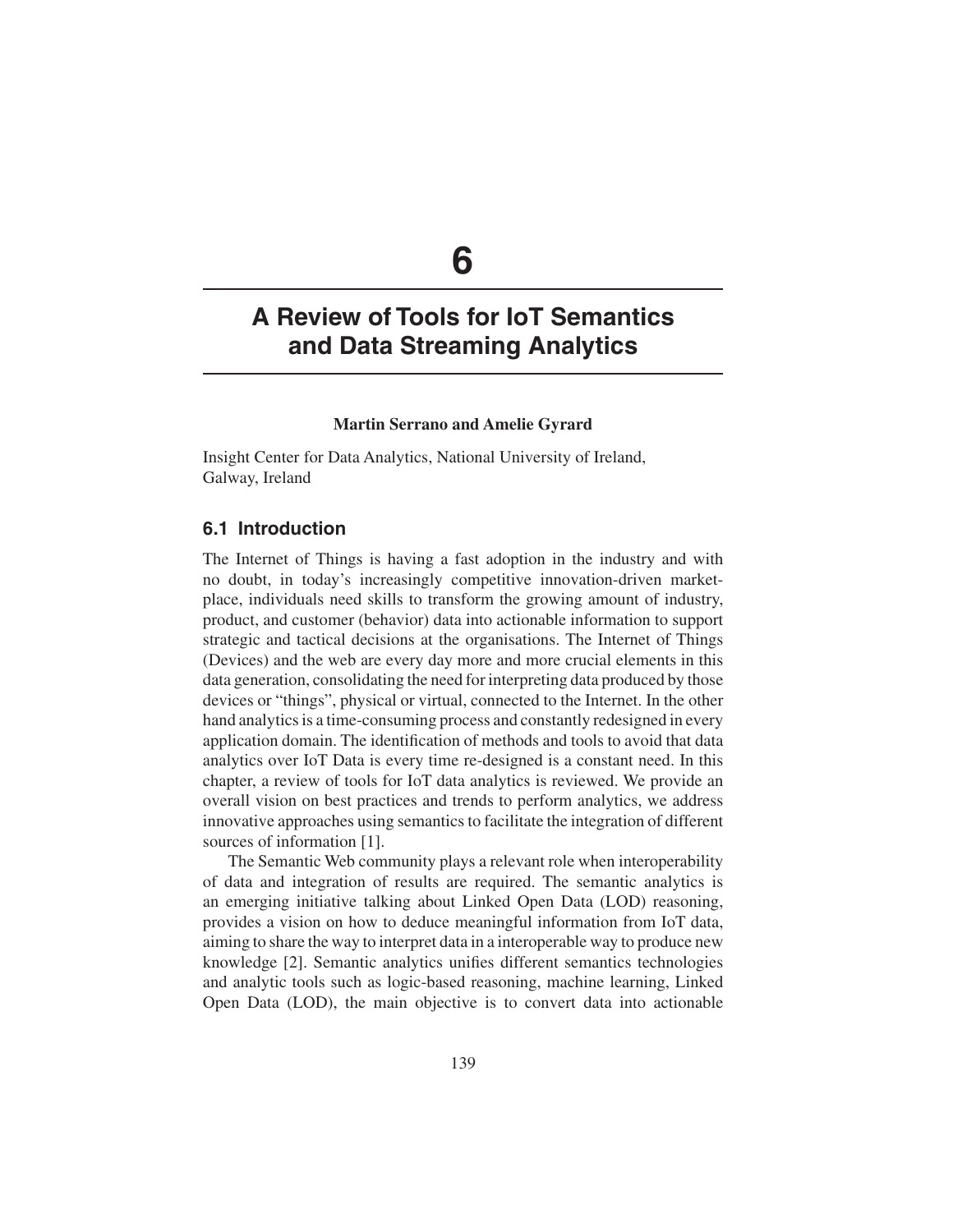knowledge, reasoning combines both semantic web technologies and reasoning approaches.

Collecting, transforming, interpreting data produced by devices "things" connected to the Internet/Web is a time-consuming process and constantly requires a redesign process for all applications that uses different data sources [3].

In this chapter, we analyse complementary research fields covering reasoning and semantic web approaches towards the common goal of enriching data within IoT. The involvement of semantics offers new opportunities and methods for production and discovery of information and also transforms information into actionable knowledge. The most common used methods are: 1) Linking Data, 2) Real-time and Linked Stream Processing, 3) Logic-based approaches, 4) Machine Learning based approaches, 5) Semantics-based distributed reasoning, and 6) Cross-domain recommender systems.

Ozpinar in 2014 [4] explained that resolving the meaning of data is a challenging problem and without processing it the data is invaluable. Pereira in 2014 [5] highlighted the necessity to interpret, analyse and understand sensor data to perform machine-to-machine communications. They classify six techniques such as supervised learning, unsupervised learning, rules, fuzzy logic, ontological reasoning and probabilistic reasoning in their survey dedicated to context-awareness for IoT. Further, they clearly explain pros and cons and sum up them in a table. According to their table, rule and ontology-based techniques contain few cons. Their shortcomings are to define manually rules which can be error prone and that there is no validation or quality checking. With such approaches, rules are only defined once in an interoperable manner. Pros concerning rule-based system are that rules are simple to define, easy to extend and require less computational resources. In semantic analytics and particularly 'Sensor-based Linked Open Rules' [6] will overcome these limitations, rules can be shared and reused and validated by domain experts. To deduce meaningful information from sensor data, the following main challenges to address are analysed: a) Real-time data, b) Scalability, c) Which machine learning algorithm should be apply for specific sensor datasets because there is a need to assist users in choosing the algorithm fitting their need, e) How to unify exiting systems and tools (e.g, S-LOR, LD4Sensors, KAT and LSM) since they are providing complementing approaches towards the same goal of enriching data, and f) How to extend KAT to assist experimenters to deal with machine learning and with real-time and to be compatible with the Stream Annotation Ontology (SAO).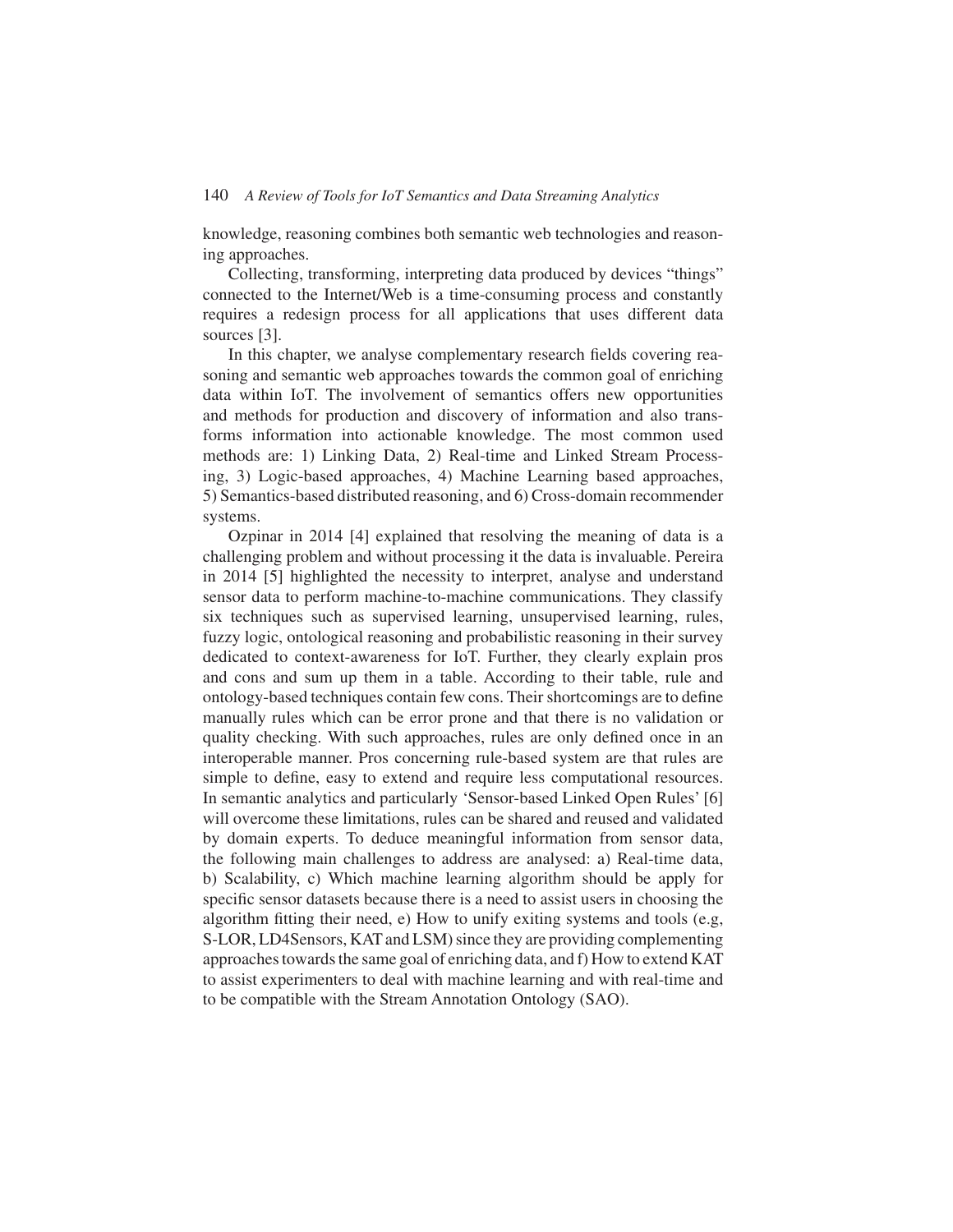#### *6.2 Related Work* 141

Currently what is missing, are the methods to design innovative approaches for linked open data analytics. Recent approaches like Linked Open Reasoning (LOR), introduced in [2], inspired from the recent work in the context of European research projects. Linked Open Reasoning provides a solution to deduce meaningful information from IoT data and aims to share the way to interpret data in an interoperable way. This approach unifies different reasoning approaches such as logic-based reasoning and machine learning. Linked Open Reasoning combines both semantic web technologies and reasoning approaches. There is a vision that machine-learning approaches might not be necessary to interpret data produced by simple sensors. It will avoid the learning curve to deal with machine learning algorithms. The idea of "Linked Open Reasoning" (LOR) is an extension of our preliminary idea, Sensor-based Linked Open Rules (S-LOR) [6]. S-LOR is a dataset of interoperable IF THEN ELSE rules to deduce meaningful information from simple sensors such as thermometer.

## **6.2 Related Work**

In this article, a complementary research covering reasoning and semantic web approaches towards the common goal of enriching data within IoT is presented and studied following the different approaches: 1) Linking Data, 2) Realtime and Linked Stream Processing, 3) Logic-based approaches, 4) Machine Learning based approaches, 5) Semantics-based distributed reasoning, and 6) Cross-domain recommender systems. We conclude by comparing different approaches and tools and highlighting the main limitations.

#### **6.2.1 Linking Data**

Karma is a data integration tool dealing with heterogeneous data such as XML, CSV, JSON, Web APIs, etc. based on ontologies and eases the publication of data semantically annotated with RDF [7]. This tool has been used to aggregate smart city data and semantically annotate data according to the KM4City ontology [8].

The LD4Sensors/inContext-Sensing is a tool that has been designed within the SPITFIRE EU project. This tool enriches sensor data with the Linked Data by using the Pachube API, the SPITFIRE ontology and the Silk tool to align datasets such as DBPedia, WordNet, Musicbrainz, DBLP, flickr wrappr and Geonames [9]. LD4Sensors provides JSON Web services, API and GUI to automate the annotation and linking process of sensor data. The semantic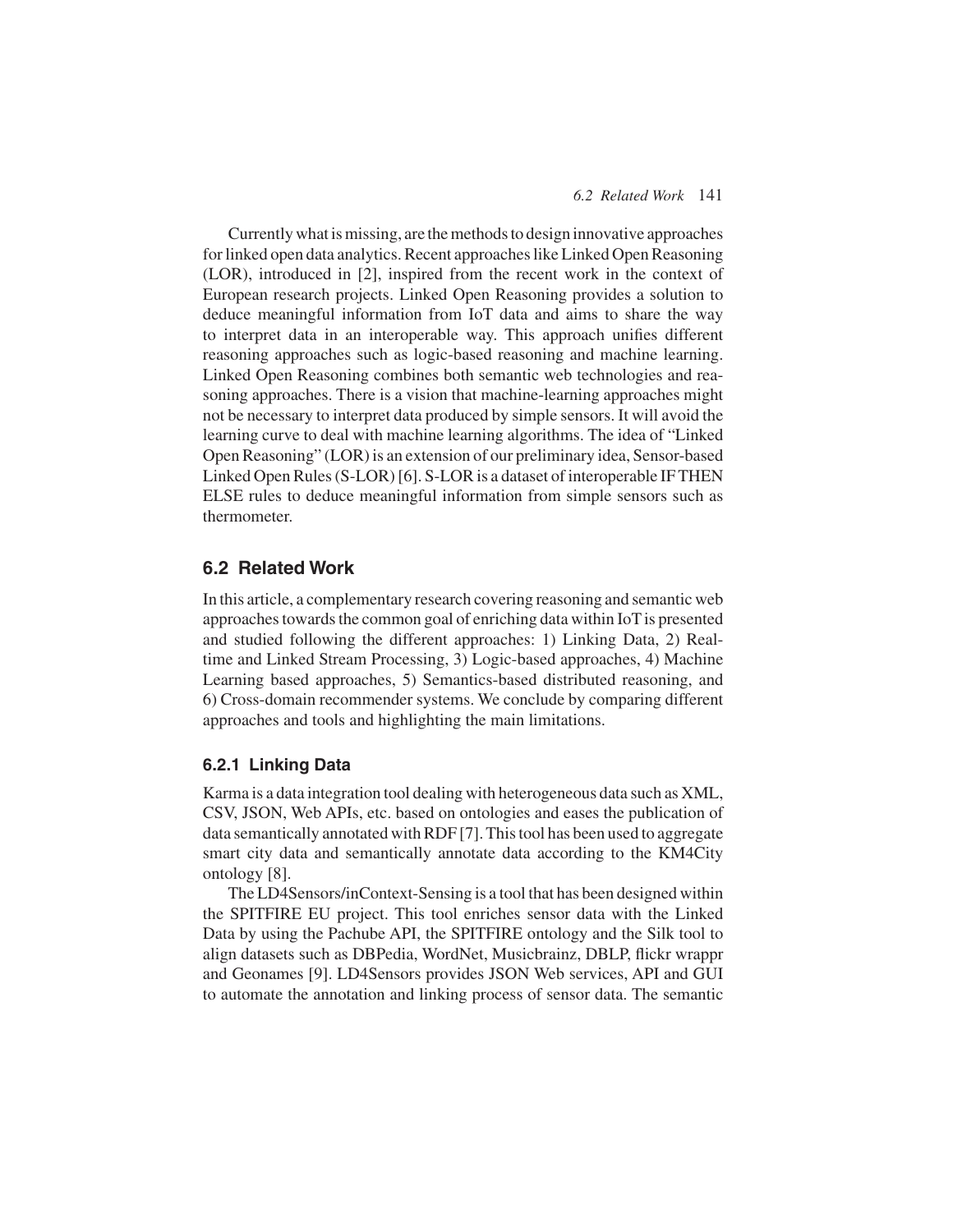annotation is done with the Jena library and semantic data are stored using Jena TDB. LD4Sensors integrates a SPARQL endpoint to ease access to semantic sensor data. The semantic dataset and SPARQL endpoint are referenced on the dataset catalogue called DataHub. LD4Sensors provide linking but do not deal with real-time aspect nor interpret sensor data produced by devices by reusing domain-specific knowledge expertise.

#### **6.2.2 Real-time & Linked Stream Processing**

In recent years, a significant number of technologies that facilitate realtime and linked stream processing have also emerged. **Linked Stream Data** is an extension of the SPARQL query language and engine to deal with stream sensor data and enrich them with the Linked Open Data cloud [10]. **SPARQL is an RDF query language** and protocol produced by the W3C RDF Data Access Working Group (DAWG). SPARQL is extensively used in Semantic communities and was released as a W3C Recommendation in 2008. **C-SPARQL** was an earlier proposal of streaming SPARQL system [11]. Furthermore, the Continuous Query Evaluation over Linked Streams (CQELS) combines streaming capabilities and Linked Data [12, 13]. On top of this Le-Phuoc et al. [14] developed the SensorMasher and Linked Sensor Middleware (LSM) platforms in order to facilitate publishing of 'Linked Stream Data' and their use within other applications. In particular, they developed a user friendly interface to manage environmental semantic sensor networks. SPARQLStream is another novel approach for accessing and querying existing streaming data sources [15]. Specifically, SPARQLstream has been designed as an extension to the SPARQL 1.1 query language to deal with real-time sensor data [16].

#### **6.2.3 Logic**

Several mechanism and tools have also been developed in order to apply processing logic over streams. For example, Sensor-based Linked Open Rules (S-LOR) is an approach to share and reuse the rules to interpret IoT data, as explained in Section 6.3.3. It provides interoperable datasets of rules compliant with the Jena framework and inference engine. The rules have been written manually but are extracted from the Linked Open Vocabularies for Internet of Things (LOV4IoT) dataset [62, 63], an ontology/dataset/rule catalogue designed by domain experts in various applicative domains relevant for IoT such as healthcare, agriculture, smart home, smart city, etc.

**Linked Edit Rules (LER)** [17] is another recent approach similar to the Sensor-based Linked Open Rules (S-LOR) to share and reuse the rules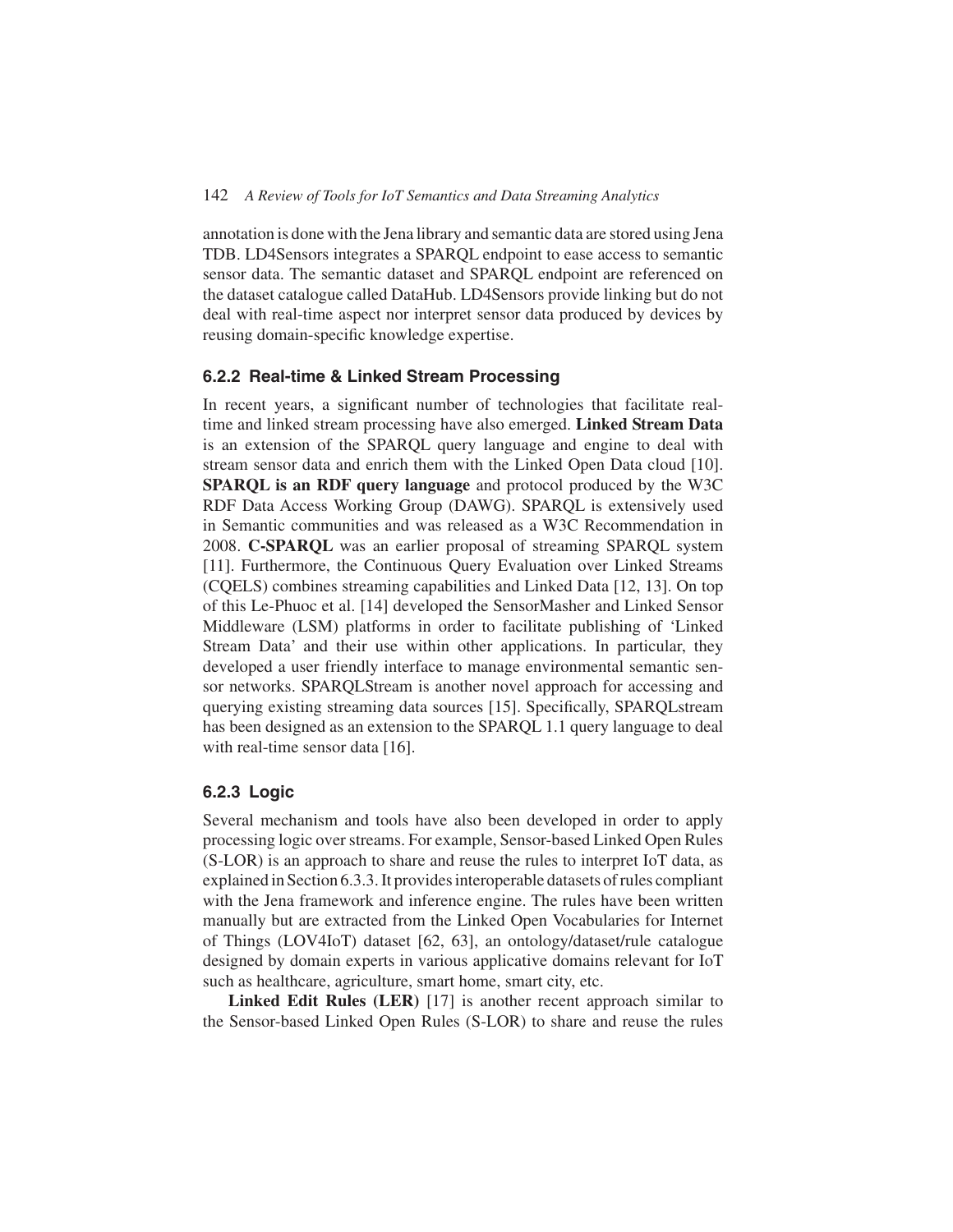associated to the data. This work has been not applied to the context of IoT. LER is more focused on checking consistency of data (e.g., a person's age cannot be negative, a man cannot be pregnant and an underage person cannot process a driving license). LER extends the RDF Data Cube data model by introducing the concept of EditRule. The implementation of LER is based on Stardogs rule reasoning to check obvious consistency.

Another relevant approach is provided by the **BASIL framework (BuildingAPIs SImpLy)**, which combines REST principles and SPARQL endpoints in order to benefit from Web APIs and Linked Data [18]. BASIL reduces the learning curve of data consumers since they query web services exploiting SPARQL endpoints. The main benefit is that data consumers do not need to learn the SPARQL language and semantic web technologies.

#### **6.2.4 Machine Learning**

Machine learning is one of the most extended techniques in information systems, [19] and [20] are the earlier work to propose the idea to reason on semantic sensor data (e.g., to deduce potentially icy, blizzard, freezing concepts). The work described in [21] explains the idea of 'semantic perception' [22, 23] to interpret and reason on sensor data. This work developed an ontology of perception called IntellegO. A semantic-based approach to integrate abductive logic framework and Parsimonious Covering Theory (PCT) to integrate semantics in resource-constrained devices was also proposed. It explains that the development of background knowledge is a difficult task and out of the scope of this work. For this reason, recently, the LOV4IoT dataset has been designed to encourage the reuse of the domain knowledge expertise relevant for IoT. LOVIoT shows numerous challenges to automatically combine the background knowledge. IntellegO also illustrates that perception does not enable a straightforward formalization using logic-based reasoning. e.g., for simple sensors such as temperature or precipitation, logic-based reasoning is faster, flexible and easier for sharing. For more complex sensors such as accelerometers or ECG, logic-based reasoning is insufficient, and the uses of data mining approaches are unavoidable.

Beyond learning about the data, there are work (i.e. [24, 25]) introducing a Knowledge Acquisition Toolkit (KAT) to infer high-level abstractions from sensor data provided by gateways in order to reduce the traffic in network communications. KAT comprises three components: 1) An extension of Symbolic Aggregate Approximation (SAX) algorithm, called SensorSAX, 2) Abductive reasoning based on the Parsimonious Covering Theory (PCT), and 3) Temporal and spatial reasoning. It uses machine learning techniques (i.e. k-means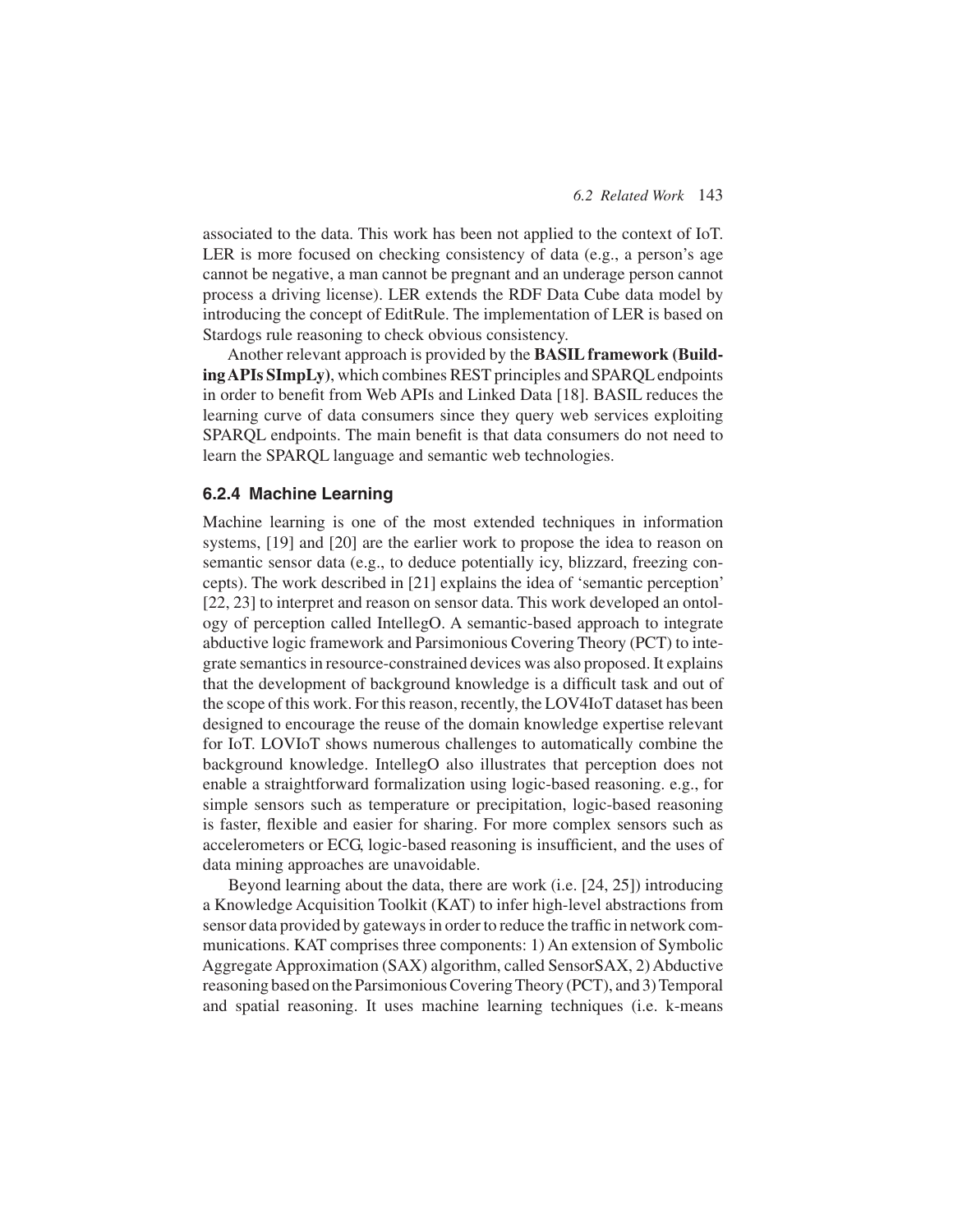clustering and Markov model methods) and Semantic Web Rule Language (SWRL) rule-based systems to add labels to the abstractions. KAT proposes the use of domain-specific background knowledge, which is not sufficient for Internet of Things, unless some another approach (e.g., the LOV4IoT dataset) is also integrated.

The work described in [26] employs the abductive model rather than inductive or deductive approaches to solve the incompleteness limitation due to missing observation information. The work is tested on real sensor data (i.e. temperature, light, sound, presence and power consumption). Their gateways support TinyOS, Contiki enabled devices and Oracle SunSpot nodes.

There are also approaches that emphasize the use of machine learning on sensor data [27]. This includes for example the use of decision trees and Bayesian network to analyze datasets comprising 16,578 measurements. The focus of the approach is on four kinds of sensor measurements: temperature, humidity, light and pressure. Furthermore, the dataset used has additional information such as weekday, hour interval, position of the window, number of computers working and number of people in the lab. An enrichment of sensor data with semantics has been also taken place [28, 29]. This enrichment provides context for sensor measurements, based on well-known ontologies such as Geonames for location, Geo WGS84 for coordinates, the W3C SSN ontology to describe sensors, the SWEET ontologies, as well as theW3C Time ontology. However, no need for IoT-related domain ontologies is expressed, while the need for semantic reasoners as a mean to infer new knowledge from sensor data is outlined [28].

The SemSense architecture [30] is one more approach to collect and then publish sensor data as Linked Data. Also, in [31], the authors collect data on the fly and then validate and link them with Linked Open Data (LOD) datasets. Devaraju et al. have also designed an ontology for weather events observed by sensors such as wind speed and visibility [32]. They are focused on blizzard related phenomena. They deduce high-level abstractions such as the types of snow (e.g., soft hail, snow, snow pellet, blizzard, winter storm, avalanche, flood, drought, and tornado). Such abstractions are deduced with rule-based reasoning, the implementation is based on Semantic Web Rule Language  $(SWRL)^1$  and the Jess reasoning engine. The DUL ontology and the W<sub>3</sub>C SSN ontology are used. The approach is evaluated based on the Canadian Climate Archives database. In another work, Wang et al. explain that the SSN ontology "does not include modeling aspects for features of interest, units of measurement and domain knowledge that need to be associated with the

<sup>1</sup> https://www.w3.org/Submission/SWRL/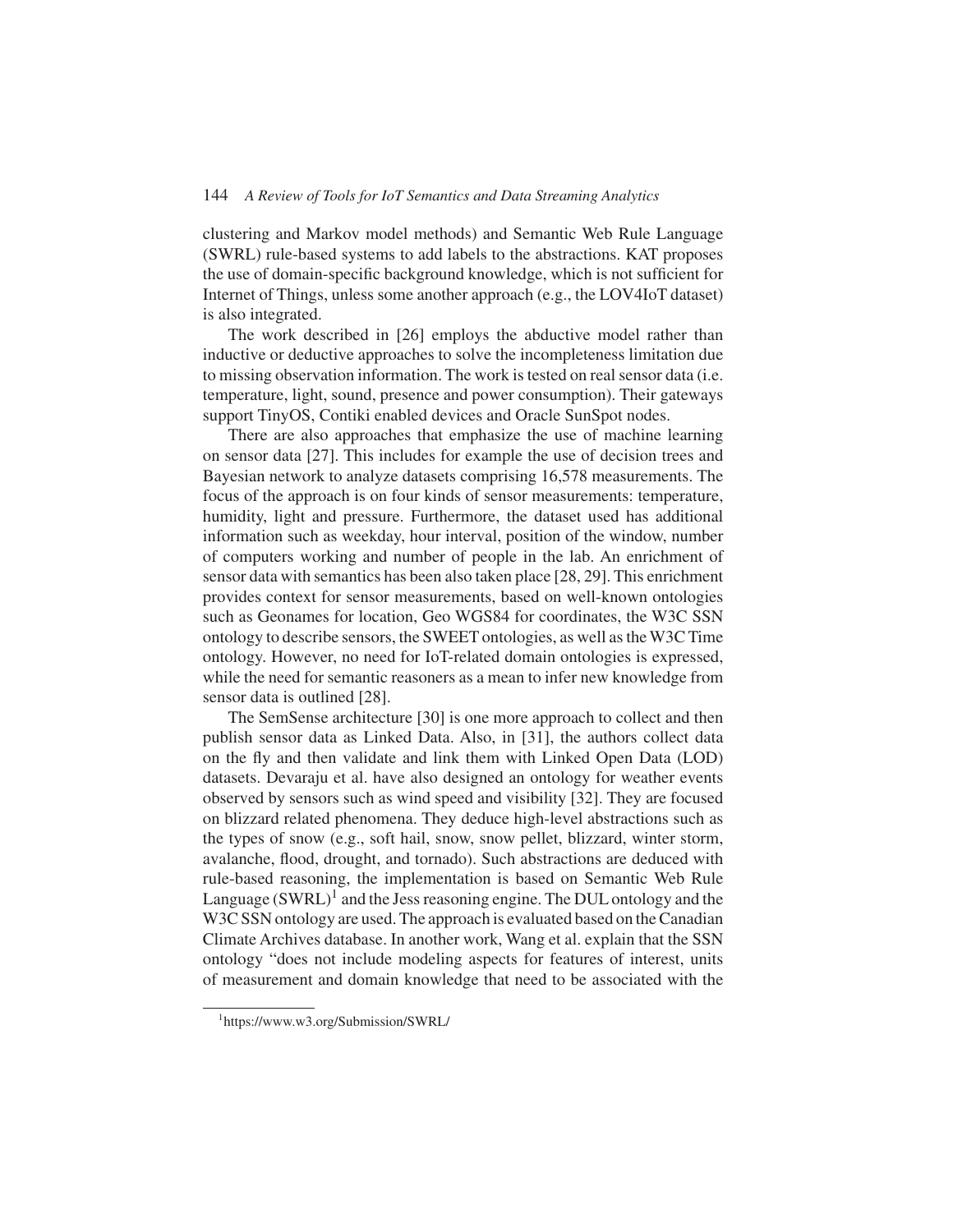sensor data to support autonomous data communication, efficient reasoning and decision making" [33].

In recent years, there have also been efforts to interpret data produced by accelerometer, gyroscope, microphone, temperature and light sensors embedded in mobile phones [34]. These efforts use Hidden Markov Models (HMMs) and semantic web technologies to deduce activities. The rules are implemented as SPARQL queries. Moreover, Ramparany et al. introduced the need of a domain-specific automated reasoning system [35]. This work envisages that such a system could be based on Description Logic or Complex Event Processing (CEP) for interpreting IoT data. However, it does not propose a dataset with predefined rules that could be easily shared and reused by developers.

#### **6.2.5 Semantic-based Distributed Reasoning**

One of the early work on semantic-based distributed reasoning has been DRAGO, the Distributed Reasoning Architecture for a Galaxy of Ontologies, implemented as a peer-to-peer architecture [36]. The goal of DRAGO was to reason on distributed ontologies. Likewise, Kaonp2p has been designed to query over distributed ontologies [35]. Moreover, LarKC (Large Knowledge Collider) is another scalable platform for distributed reasoning [37]. Similarly, the Marvin framework is a scalable platform for parallel and distributing reasoning on RDF data [38].Also, Schlicht et al. propose a peer-to-peer reasoning for interlinking ontologies [36]. These works outline the need to provide interoperable heterogeneous sensor-based rules and combine cross-domain ontologies and datasets in the context of IoT applications.

Abiteboul et al. have also approached the Web as a distributed knowledge base and proposed an automated reasoning over it [40]. This work demonstrated the importance of reusing sensor-based domain ontologies and rules. Also, WebPIE (Web-scale Parallel Inference Engine) is an inference engine for semantic web reasoning (OWL and RDFS) based on the Hadoop BigData platform [41]. WebPIE is scalable over 100 billion triples [42]. Another scalable system has been introduced by Coppens et al. [43] as an extension to the SPARQL query language to support distributed and remote reasoning. The relevant implementation of the system has been based on the Jena ARQ query engine. One more semantic reasoning framework for BigData has been introduced by Park et al. based on XOntology and SPARQL [44]. It uses the Hadoop platform, HDFS and MapReduce to deal with thousands of sensor data nodes.

Overall, it is noteworthy that none of the discussed distributed reasoning frameworks proposes and implements interoperable rules as a means of interpreting sensor data.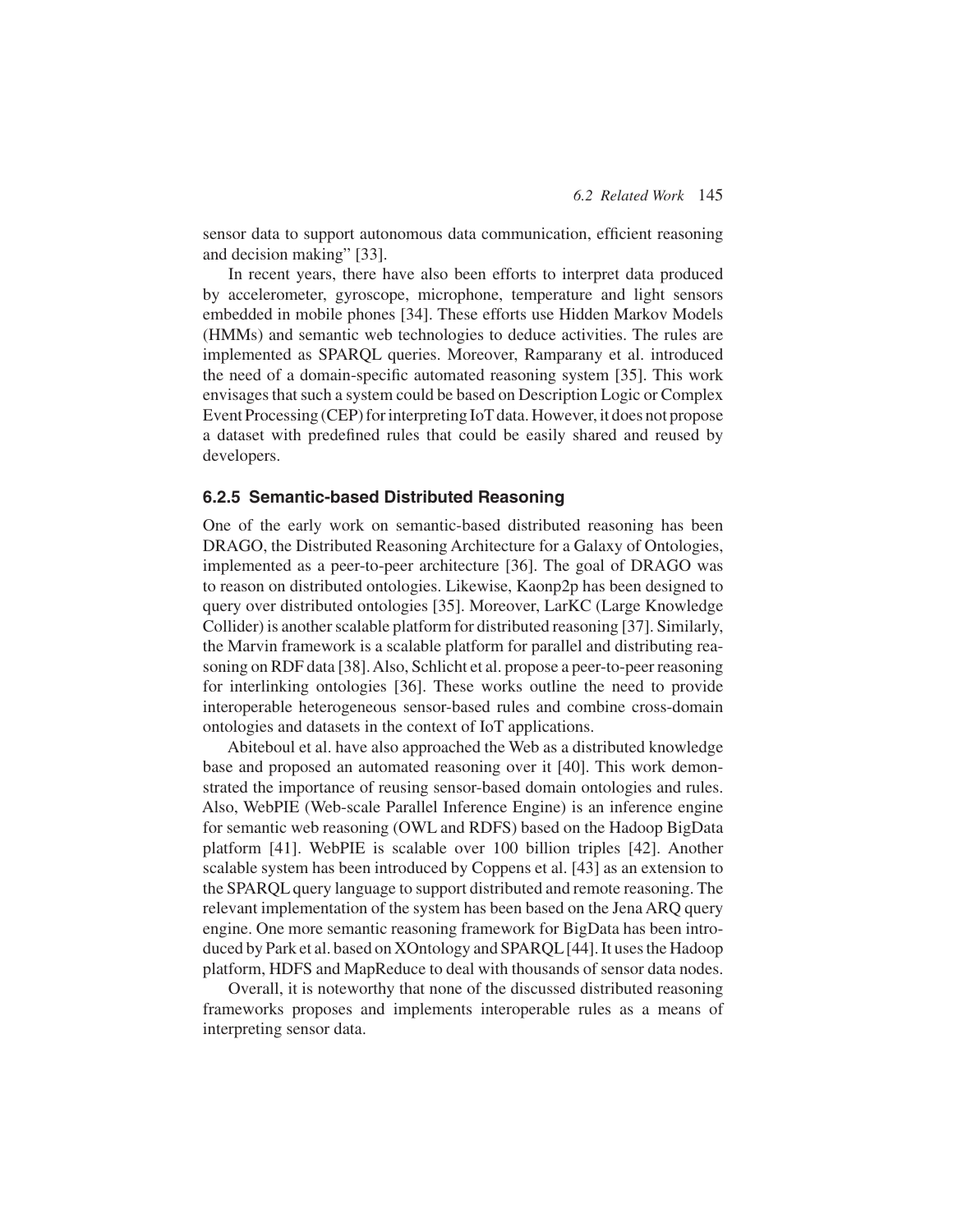#### **6.2.6 Cross-Domain Recommender Systems**

Recently, cross-domain semantic and rule-based recommender systems have also been designed [45] or [46]. Such systems underline the importance of providing interoperable reasoning. Some works (e.g., [47, 48]) propose a domain-independent recommendation system to provide personalization services of different domains (tourism, movies, books). They incorporate semantics into a content-based system to improve the flexibility and the quality, a domain-based inference (side-ward propagation, upward propagation) for user's interests and a semantic similarity method is used to refine item-user matching algorithm. Such cross-domain recommender systems highlight the importance to provide a domain-independent reasoning.

At the same time, Hoxha et al. provide a cross-domain recommender system based on semantics and machine learning techniques (Markov logic) [45], while Tobias et al. provide a context-aware cross-domain recommender system. They exploit semantic web technologies and related tools such as DBpedia and the spreading activation algorithm [46]. These works underline the importance of a cross-domain reasoning that could also applied to sensor data.

#### **6.2.7 Limitations of Existing Work**

Most of the presented works have limitations when it comes to adding semantic capabilities for analytics in an IoT context. For example:

- LD4Sensors does not deal with real-time data and does not provide inference reasoning to deduce new information. However, datasets have been linked to get additional information.
- LSM does not integrate inference-reasoning engine to deduce new information.
- KAT has some usability limitations. Non-experts in machine learning have some difficulties to use this tool since they have to choose the algorithm without any assistance.
- S-LOR provides interoperable Jena rules. However, the same rules could be designed with SPARQL CONSTRUCT. Since SPARQL is a recommendation it would be better to share and reusing the rules according to SPARQL CONSTRUCT.

In Figure 6.1, we indicate the pros and cons of different approaches to enrich IoT data on the basis of: (A) Logic or rule-based reasoning, (B) Machine learning, (C) Linked Stream processing, (D) Reusing domain knowledge with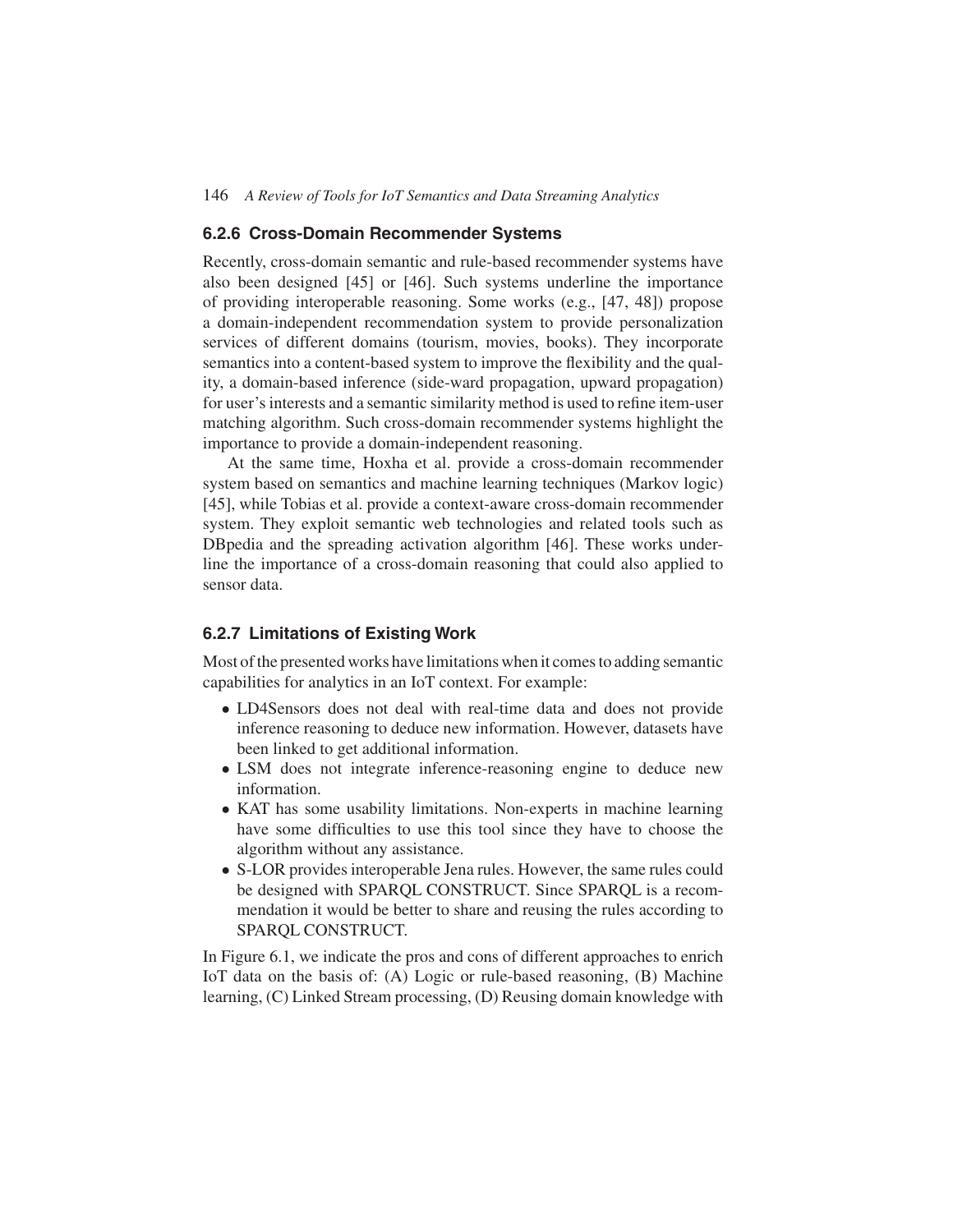#### *6.3 Semantic Analytics* 147

| Methods                                       | Pros                                                                                                                                                 | Cons                                                                                                                                                 |  |  |
|-----------------------------------------------|------------------------------------------------------------------------------------------------------------------------------------------------------|------------------------------------------------------------------------------------------------------------------------------------------------------|--|--|
| Logic/rule-based<br>reasoning                 | Simple rules<br>٠<br>Adapted to simple sensors<br>۰<br>Easy for beginners (learning &<br>٠<br>implementation)<br><b>Easier to combine rules</b><br>۰ | Not adapted to complicated sensors<br>۰<br>Heterogeneous rule languages and<br>۰<br>editors                                                          |  |  |
| Machine learning                              | More elaborate results<br>۰<br>Adapted to complicated<br>٠<br>sensors                                                                                | Need real datasets<br>٠<br>Complicated for non-experts<br>۰<br>Complicated for a 'sharing and reusing'<br>۰<br>approach                              |  |  |
| <b>Linked Stream</b><br>processing            | Real-time data<br>٠<br>Scalability<br>۰<br><b>Linked Data</b><br>۰                                                                                   | No real reasoning<br>۰                                                                                                                               |  |  |
| Re-use domain<br>knowledge (LOD,<br>LOV, LOR) | 'Sharing and reusing' approach<br>۰                                                                                                                  | Be familiar with semantics<br>٠<br>Be familiar with ontology/instance<br>$\blacksquare$<br>matching tools<br>Not adapted to complicated sensors<br>۰ |  |  |
| <b>Distributed</b><br>Reasoning               | Scalability<br>۰<br>Interoperability between<br>۰<br>systems                                                                                         | Complicated for implementation<br>۰                                                                                                                  |  |  |
| Recommendation<br>systems                     | Adapted to the user profile<br>۰                                                                                                                     | Complicated for non-experts<br>۰<br>Need real datasets<br>۰<br>Need user profile<br>۰                                                                |  |  |

Figure 6.1 Summary of existing approaches for IoT data enrichment.

Linked Open Data (LOD), Linked Open Vocabularies (LOV) and Linked Open Rules (LOR); (E) Distributed reasoning, and (F) Recommender systems.

Figure 6.2 depicts a classification of different tools according to the different approaches. Some of the existing works are based on machine learning algorithms. Usually, machine learning is employed when rule-based algorithms are infeasible. None of the existing works deals with the extraction, reuse and linking of rules already implemented in domain-specific projects. To deal with such limitations, there is a need to build a dataset of interoperable rules to reason on sensor data. To achieve this task, sensor data should be interoperable. This approach should be easy to be shared and reused by other projects. Since, SWRL rules are increasingly popular the approach will be based on this language. Further, sharing, reusing and combining SWRL rules will be typically easier than data mining algorithms.

### **6.3 Semantic Analytics**

The semantic web community has designed open approaches for sharing and reusing open data by means of using Linked Data, Linked Vocabularies, and Linked Services as a first approach for enabling analytics. Inspired from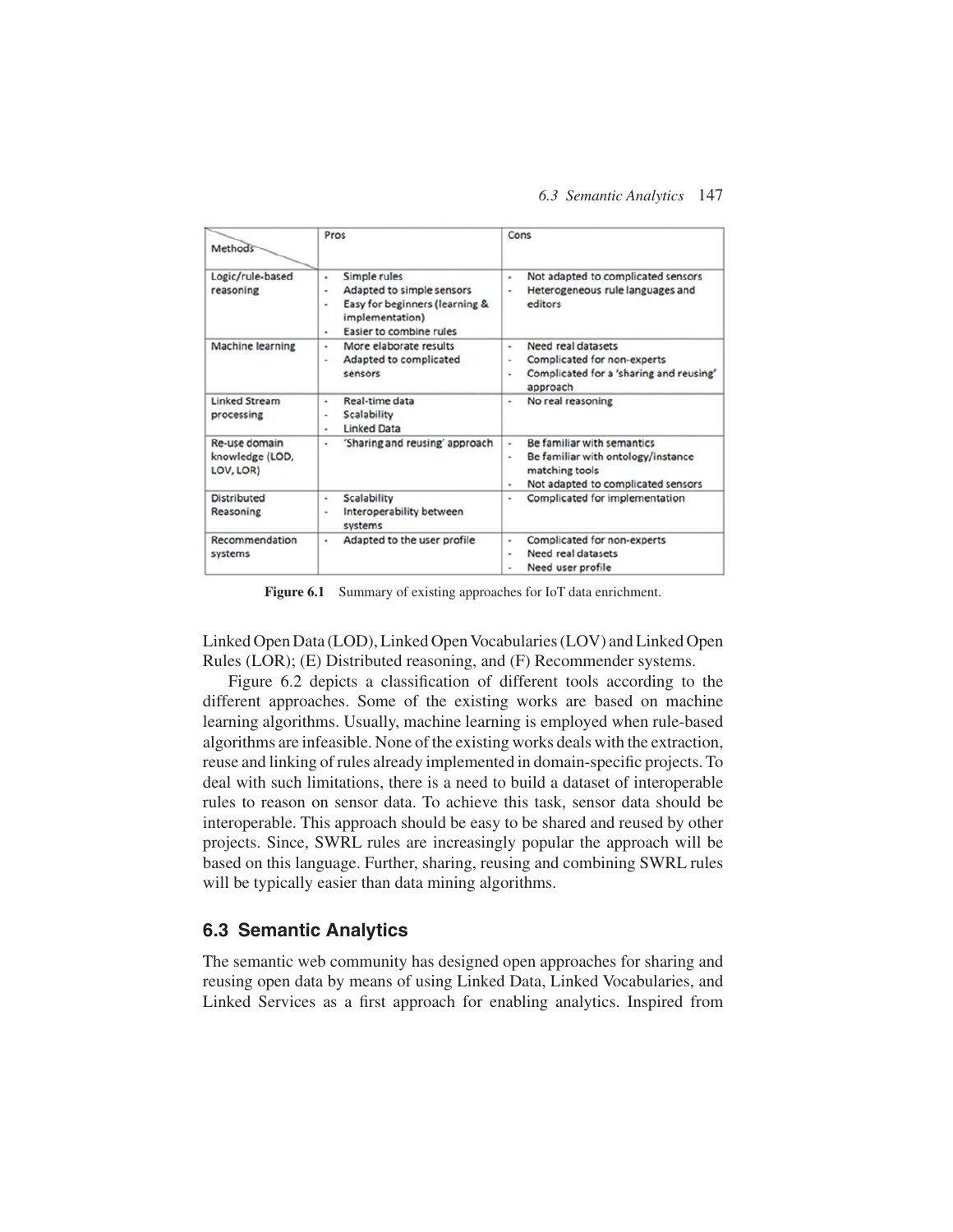| Methods<br>Tools         | Logic/rule-<br>based<br>reasoning | Machine<br>learning | Linked<br>Stream<br>processing | Re-use domain<br>knowledge<br>(LOD, LOV,<br>LOR) | <b>Distributed</b><br>Reasoning | Recommen<br>dation<br>systems |
|--------------------------|-----------------------------------|---------------------|--------------------------------|--------------------------------------------------|---------------------------------|-------------------------------|
| 'Semantic<br>Sensor Web' | Yes                               | <b>No</b>           | <b>No</b>                      | <b>Yes</b>                                       | <b>No</b>                       | <b>No</b>                     |
| 'Semantic<br>Perception' | <b>No</b>                         | <b>Yes</b>          | <b>No</b>                      | <b>No</b>                                        | <b>No</b>                       | <b>No</b>                     |
| <b>KAT</b>               | <b>No</b>                         | Yes                 | <b>No</b>                      | <b>No</b>                                        | <b>No</b>                       | <b>No</b>                     |
| inContext-<br>sensing    | <b>No</b>                         | <b>No</b>           | <b>No</b>                      | <b>Yes</b>                                       | <b>No</b>                       | <b>No</b>                     |
| S-LOR                    | Yes                               | <b>No</b>           | <b>No</b>                      | <b>Yes</b>                                       | <b>No</b>                       | <b>No</b>                     |
| <b>COELS</b>             | <b>No</b>                         | <b>No</b>           | Yes                            | <b>Yes</b>                                       | <b>No</b>                       | <b>No</b>                     |
| SPARQLStream             | <b>No</b>                         | <b>No</b>           | Yes                            | <b>Yes</b>                                       | <b>No</b>                       | <b>No</b>                     |
| WebPIE                   | <b>No</b>                         | <b>No</b>           | <b>No</b>                      | <b>No</b>                                        | <b>Yes</b>                      | <b>No</b>                     |
| <b>DRAGO</b>             | <b>No</b>                         | <b>No</b>           | <b>No</b>                      | <b>No</b>                                        | Yes                             | <b>No</b>                     |
| Marvin                   | <b>No</b>                         | <b>No</b>           | <b>No</b>                      | <b>No</b>                                        | <b>Yes</b>                      | <b>No</b>                     |
| KaonP2P                  | <b>No</b>                         | <b>No</b>           | <b>No</b>                      | <b>No</b>                                        | <b>Yes</b>                      | <b>No</b>                     |
| LarKC                    | <b>No</b>                         | No.                 | <b>No</b>                      | <b>No</b>                                        | <b>Yes</b>                      | <b>No</b>                     |

148 *A Review of Tools for IoT Semantics and Data Streaming Analytics*

Figure 6.2 Classification of tools according to reasoning approaches.

the Semantic Web community semantic analytics plays a relevant role when interoperability of data and integration of results are required.

### **6.3.1 Architecture towards the Linked Open Reasoning**

In this section, we describe and we attempt to unify reasoning approaches. Figure 6.3 presents a summary of the studied reasoning tools divided, for an easier understanding, in 3 layers and summarised as follow:

- The first layer (top) shown at the bottom provides API and web services to access to reasoning approaches. This layer provides access to simple reasoning services or complex services which are a composition of existing services.
- The second layer (middle) shows the generic reasoning approaches. We referenced, classified and analyzed the following different reasoning methods, including: (A) Machine Learning, which is a quite popular approach, yet it needs data to be integrated, which are not always available; (B) Real-time techniques, which are important when dealing with real-time data; (C) Linking techniques, which enable the enrichment of IoT data with background knowledge; (D) Complex Event Processing (CEP) approaches, which apply inference based reasoning in order to extract or deduce new information from IoT data; (E) Sharing and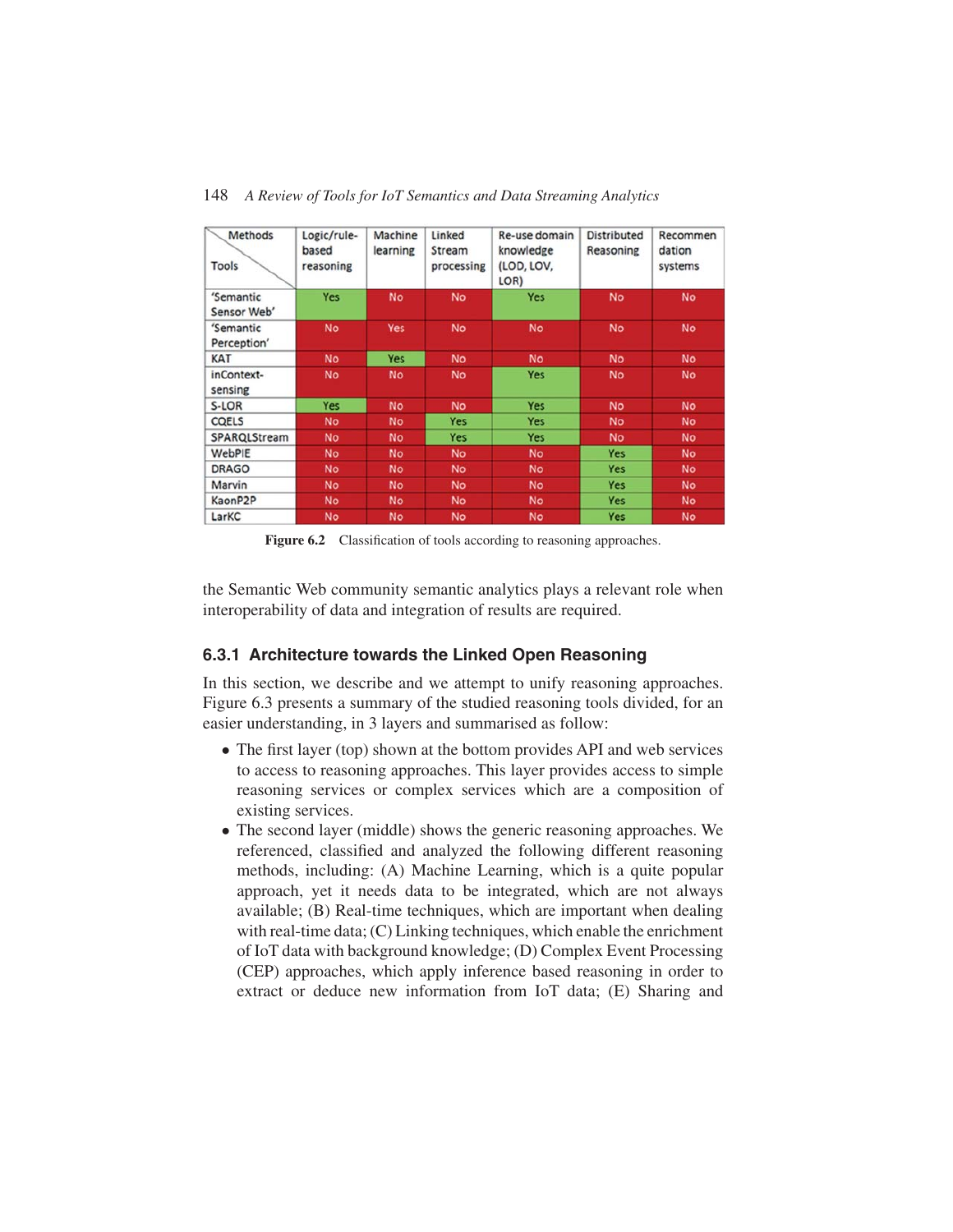

Figure 6.3 Reasoning main operations.

reusing approaches, which enable deduction of new information from data produced by Internet Connected Objects (ICOs) in a way similar to Linked Open Data.

• The third layer (bottom) indicates the concrete tools that we could reuse and unify to interpret data. Such tools are: (A) the Knowledge Acquisition Toolkit (KAT) which is a machine-learning approach dealing with real-time data; (B) The Linked Sensor Middleware (LSM), which deals with real-time data and enables linking between heterogeneous datasets; (C) IntelligO, which is a machine-learning approach using the Parsimonious Covering Theory (PCT); (D) Linked Data for Sensors (LD4Sensors), which enables linking of sensor datasets and (E) Sensor-based Linked Open Rules (S-LOR) which is a rule-based reasoning engine and innovative approach to share and reuse interoperable deductive rules in order to infer new knowledge from IoT data.

### **6.3.2 The Workflow to Process IoT Data**

Figure 6.4 illustrates different processes and steps required to combine data from heterogeneous sources and to build innovative and interoperable applications. The figure illustrates the SEG 3.0 methodology [2] that is extended and used for interoperability but also for semantic analytics. In this book chapter, we are mainly focused on the reasoning layer. It comprises the following steps: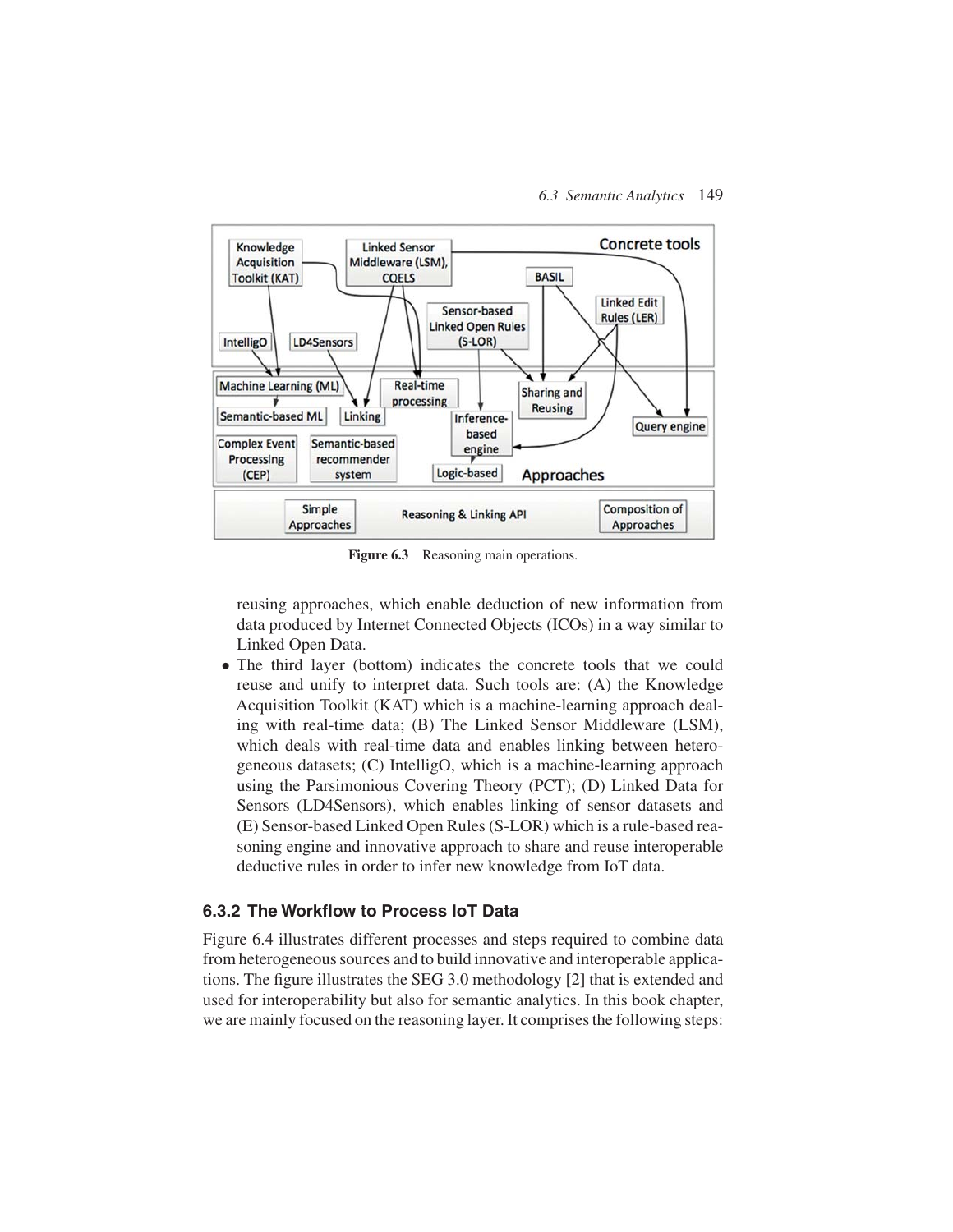

Figure 6.4 IoT process defined by SEG 3.0 methodology.

- **Composition of IoT data**, enabling the unification of heterogeneous data coming from different IoT sources and particularly re-using different data formats (e.g., CSV, Excel) or different terms (e.g., temp or temperature). This activity requires a common dictionary to unify terms employed to describe data. For example, the composing layer could return the SenML format to describe sensor data [49].
- **IoT Data Modeling**, which enables the annotation of data with semantic web technologies (e.g., RDF, RDFS and OWL). This step employs models, vocabularies and ontologies to unify data, which is prerequisite for the next steps. The M3 ontology is used to unify semantic sensor data [50].
- **Linking IoT data domains**, enabling the enrichment of data with metadata from other RDF datasets to get additional information. It exploits the idea of Linked Data and Linked Vocabularies for IoT applications.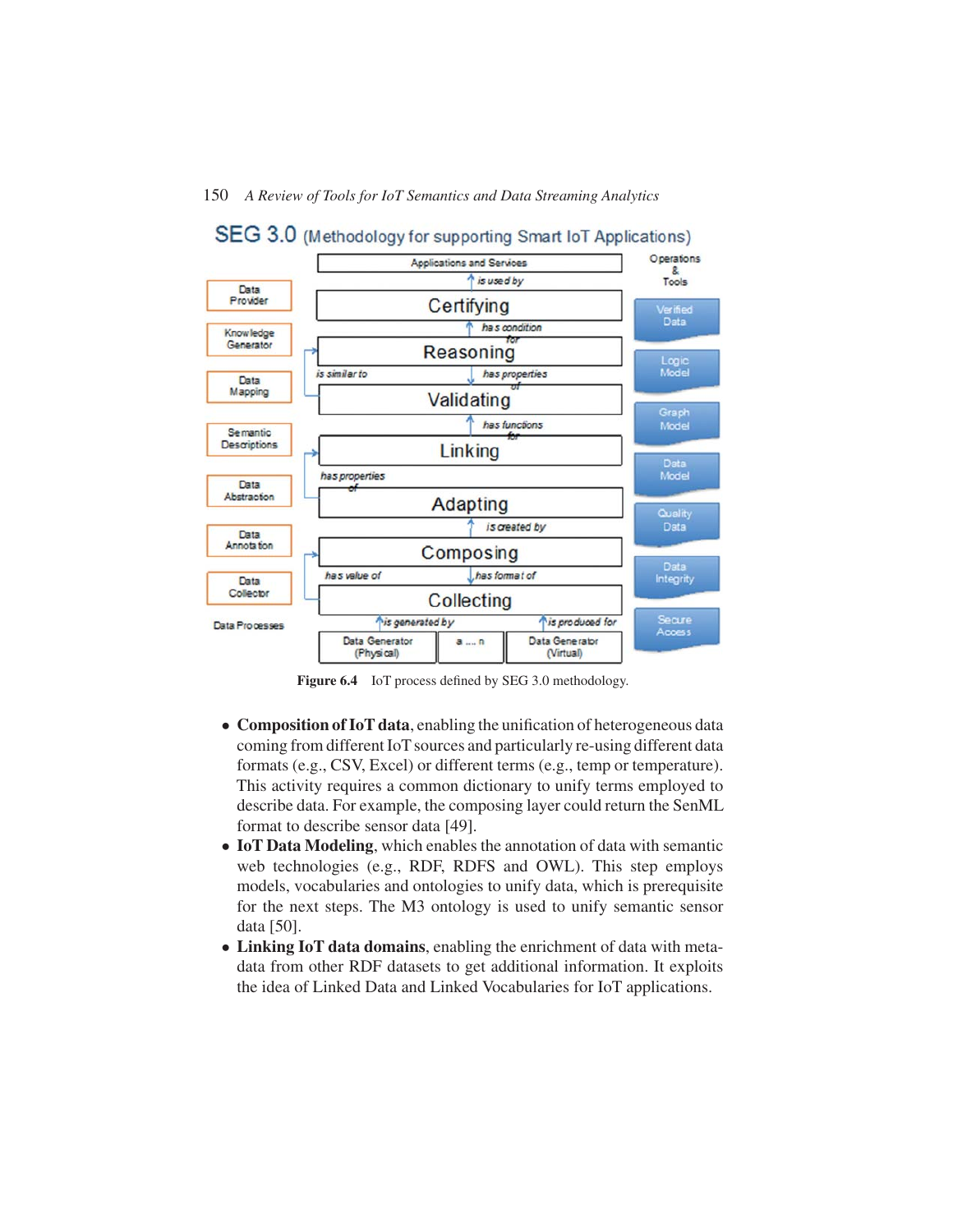- **Reasoning over IoT Streaming Data**, which enables the updating of the database/triple store with additional triples for instance by using a reasoning engine (e.g., Jena rule-based inference engine) to infer high level abstraction from data. It exploits the idea of Linked Rules.
- **Querying IoT Data**, which enables the querying of RDF datasets through the SPARQL language based on ontologies used in the previous steps. It is an essential step to get data and build end-users services/applications.
- **IoT Services activation and control**, which enables end-users to access smarter data. The data is available through interoperable APIs or web services (e.g., RESTful web services). Such web services returns the result provided by the SPARQL query engine.
- **Composition of IoT services**, which enables the development of complex applications based on the composition of several services. It can be achieved through the use of web services or semantic web services.

The SEG 3.0 methodology supports the vision of semantic interoperability from data to end-users applications, which is inspired from the 'sharing and reusing' based approach as depicted in Figure 6.4. The realization of the vision is based on a combination of several of the concepts that have been already presented including: 1) Linked Open Data (LOD); 2) Linked Open Vocabularies (LOV); 3) Linked Open Rules/Reasoning (LOR); and 4) Linked Open Services (LOS).

In the following paragraphs, we extend and apply these approaches to IoT and smart cities. Note that Linked Open Data (LOD) is an approach to share and reuse the data [51, 52]. However, previous works on 'Linked Sensor Data' [53, 54] do not provide any tools for visualizing or navigating through IoT datasets. For this reason, a Linked Open Data Cloud for Internet of Things (CLOuDIoT) infrastructure to share and reuse data produced by sensors is being implemented.

Linked Open Vocabularies (LOV) is an approach to share and reuse the models/vocabularies/ontologies [55]. LOV did not reference any IoT ontologies. For this reason, we have also designed the Linked Open Vocabularies for Internet of Things (LOV4IoT) [62, 63], a dataset of almost 300 ontology-based IoT projects referencing and classifying: 1) IoT applicative domains, 2) Sensors used, 3) Ontology status (e.g., shared online, best practices followed), 4) Reasoning used to infer high level abstraction, and 5) Research articles related to the project. This dataset contains the background knowledge required to add value to the data produced by Internet Connected Objects (ICOs).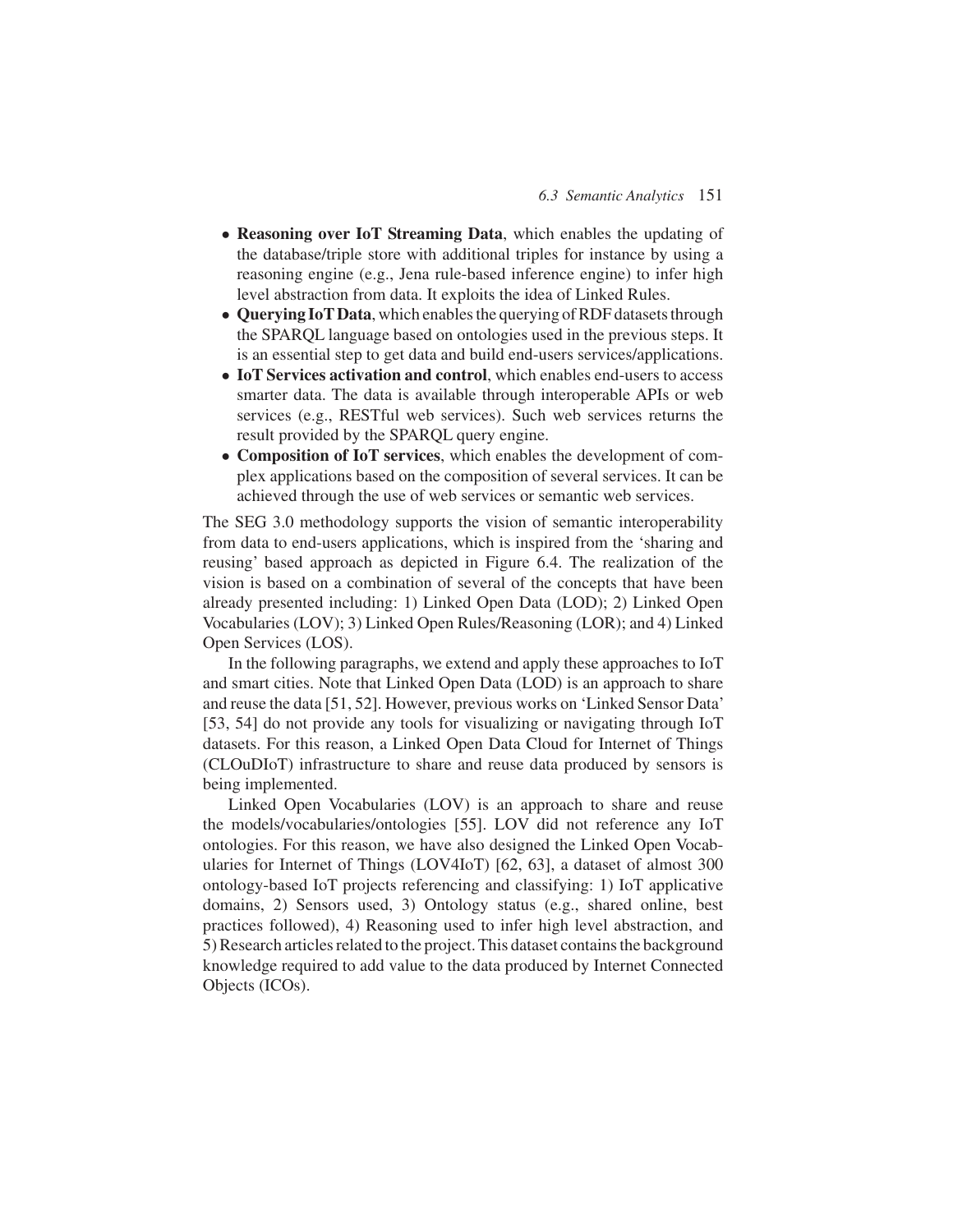#### **6.3.3 Sensor-based Linked Open Rules (S-LOR)**

Linked Open Reasoning (LOR) is an approach for sharing and reusing the ways to interpret the data and to deduce new information (e.g., machine learning algorithm used, reusing rules already designed by domain experts). To this end, LOR can be extended towards using semantics Sensor-based Linked Open Rules (S-LOR), a dataset of interoperable rules (e.g., if-then-else rules) used to interpret data produced by sensors [56]. Such rules are executed with an inference engine (e.g., Jena) that updates the triple store with additional triples. For example, the rule can be if the body temperature is greater than 38 degree Celsius than fever. In this example, the triple store will be updated with this high level abstraction 'fever'. The approach is inspired from the idea of 'Linked Rules' [57] that provides a language to interchange semantic rules but not the idea of reusing existing rules.

## **6.4 Tools & Platforms**

Data analytics is a complex activity that requires examining raw data with the purpose of drawing conclusions. In IoT, the combination of different data types, in nature and in format, makes this practice more complex. Data analytics is extensively used in science to verify or eliminate existing models or theories, analytics is also used in many domains to allow companies and organization to make better business decisions. Data analytics focuses on inference, the process of generate conclusion(s) based solely on what is already known by the researcher.

On the other hand, semantic analytics is an advanced technique that uses the normalisation of data to a one particular format with the advantage of data alignment and interoperability. This allows the generation of more information. Necessary steps for semantic analytics, along with related tools are presented in the following paragraphs.

#### **6.4.1 Semantic Modeling and Validation Tools**

A variety of semantic modeling tools have recently emerged and are already used in the scope of IoT applications. For example:

• **HyperThing**<sup>2</sup> is a semantic web URI validator, which determines whether a URI identies a Real World Object or a Web document resource. It checks whether the URIs publishing method follows the W3C hash URIs and 303 URI practices. It can also be used to check the validity of the

<sup>2</sup> http://www.hyperthing.org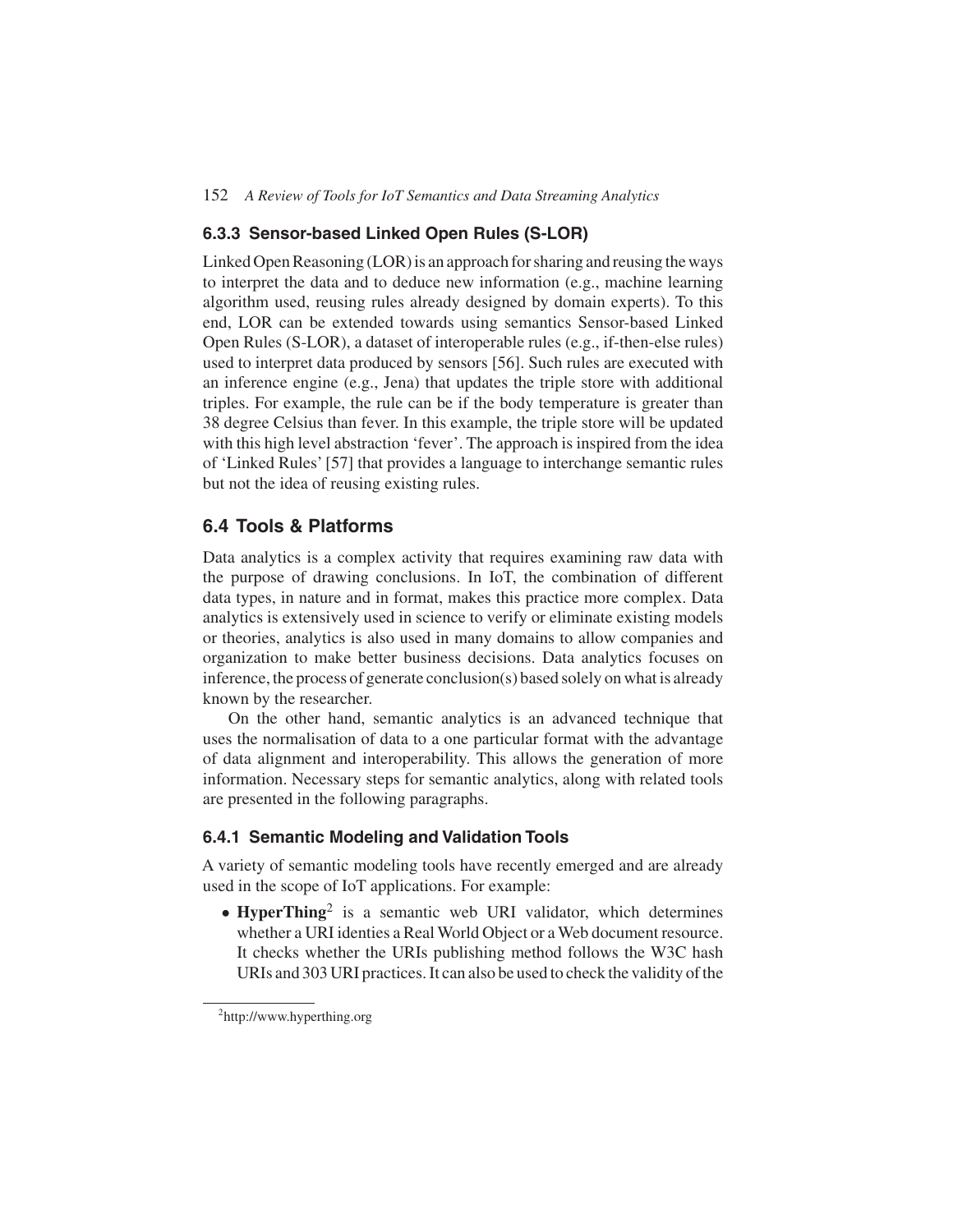chains of the redirection between the Real World Object URIs and Document URIs, in order to prevent the data publisher mistakenly redirect.

- **NeON<sup>3</sup>** is a methodology for Ontology Engineering in a networked world.
- **OWL Validator** is another semantic validation project that accepts ontologies written in RDF/XML, OWL/XML, OWL Functional Syntax, Manchester OWL Syntax, OBO Syntax, and KRSS Syntax.
- **OQuaRE<sup>4</sup>** is a square-based approach for evaluating the quality of ontologies. OQuaRE covers two main processes: software quality requirement specifications and software quality evaluation.
- **OntoClean**<sup>5</sup> provides a definition of metaproperties that help with the construction of ontology language descriptions of problem domains.
- **OnToology**<sup>6</sup> is a system to automate part of the collaborative ontology development process. OnToology works surveying a repository with an OWL file, produce diagrams, a complete documentation and do validation based on common pitfalls.
- **Oops**<sup>7</sup> helps ontology designers detect some of the most common pitfalls appearing within ontology developments in particular when: (a) the domain or range of a relationship is defined as the intersection of two or more classes; (b) no naming convention is used within the identifiers of the ontology elements; and (c) a cycle between two classes in the hierarchy is included in the ontology.
- **Ontocheck**<sup>8</sup> is a tool for verifying ontology naming conventions and metadata completeness following cardinality checks on mandatory and obligatory annotation properties and reviewing naming conventions via lexical analysis and labeling enforcement.
- **OntoAPI**<sup>9</sup> is a consumer API that can process the response of an ontology evaluation web service provider.
- **OntoMetric**<sup>10</sup> is a method to choose the appropriate ontology.
- $\bullet$  **Prefix**<sup>11</sup> simplifies the tedious task of any RDF developer, by remembering and looking up URI prefixes.

<sup>3</sup> http://neon-toolkit.org/wiki/Main Page

<sup>4</sup> http://miuras.inf.um.es/oquarewiki/index.php5/MainPage

<sup>5</sup> http://www.ontoclean.org/

<sup>6</sup> http://ontoology.linkeddata.es

<sup>&</sup>lt;sup>7</sup>http://oops.linkeddata.es

<sup>8</sup> http://www2.imbi.uni-freiburg.de/ontology/OntoCheck/

<sup>9</sup> https://sourceforge.net/projects/drontoapi/

 $10$ http://oa.upm.es/6467/

<sup>11</sup>http://prefix.cc/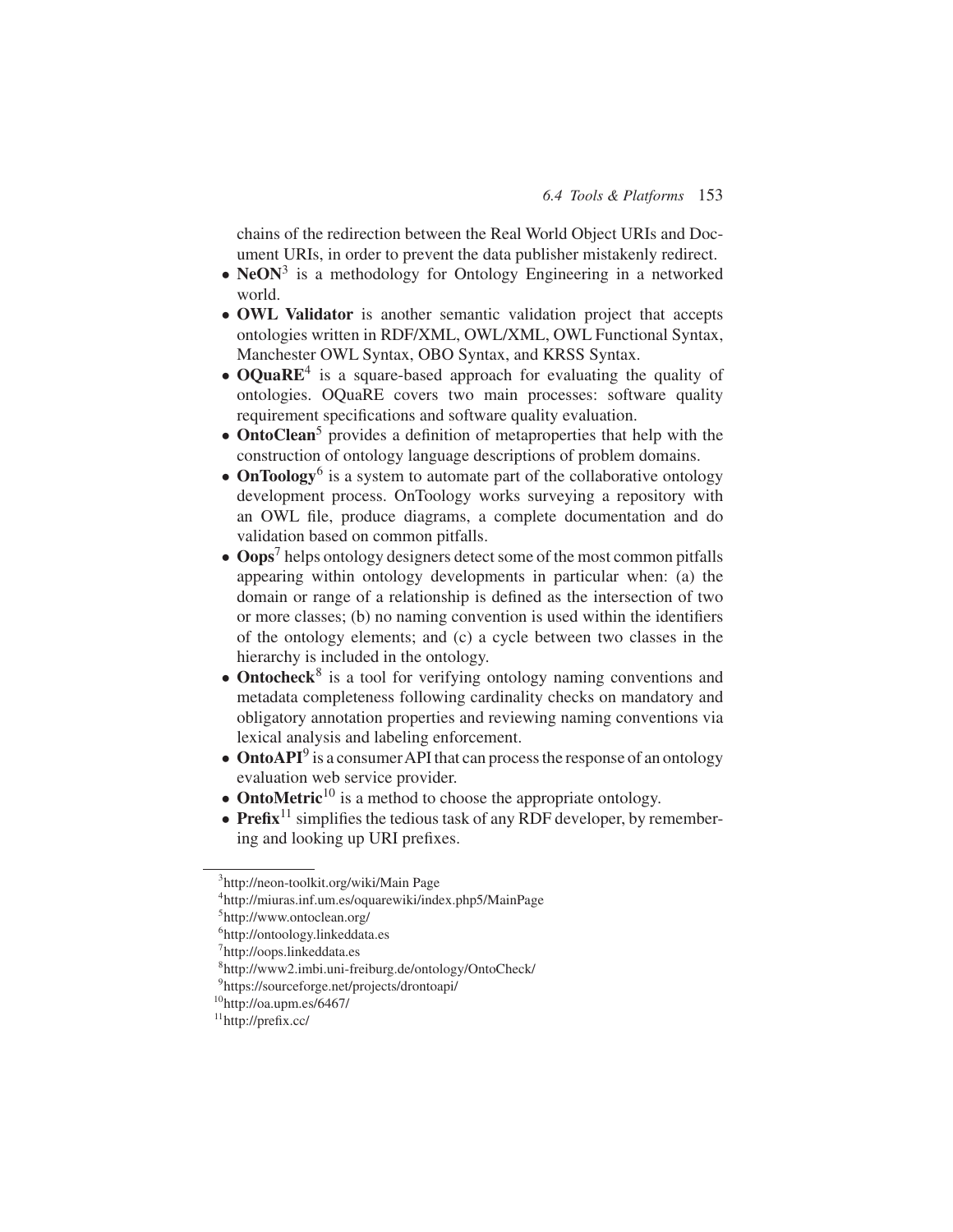- **Vapour**<sup>12</sup> is a linked Data Validator in the form of a scripting approach to debug content. Vapour facilitates the task of testing the results of content negotiation on a vocabulary.
- **Vocab<sup>13</sup>** is an open source project that allows RDF developers to look up and search for Linked Data vocabularies. Developers can search URIs with arbitrary queries or look up specific URIs.
- **The W3C RDF Validator**<sup>14</sup> is an online service for checking and visualizing your RDF documents, W3C RDF validator is based on Another RDF Parser.

## **6.4.2 Data Reasoning**

There are also numerous data reasoners that enable knowledge generation and activation. However not all of them are in a mature stage nor serve the same purpose. By means of its level of complexity to configure actionable data in the IoT, reasoners can be catalogued not only by their linkage and discovery mechanisms, but also on the basis of their usability in the area. The following selection is a comprehensive list of reasoners that can be used in the scope of IoT streaming and IoT analytics applications:

- **CEL DL (Description Logic)**<sup>15</sup> is a reasoner which implements a polynomial-time algorithm. The supported description logic (EL+) offers a selected set of expressive means that are tailored towards the formulation of domain-specific ontologies. CEL's main reasoning task is the computation of the subsumption hierarchy induced by EL+ ontologies.
- **Euler**<sup>16</sup> is an inference engine supporting logic-based proofs. It is a backward-chaining reasoner enhanced with Euler path detection. It has implementations in Java, C#, Python, JavaScript and Prolog. In conjunction with N3 it is interoperable with W3C Cwm.
- **FaCT++**<sup>17</sup> is the new generation of the well-known FaCT OWL-DL reasoner. FaCT++ uses the established FaCT algorithms, but with a different internal architecture.
- **HermiT**<sup>18</sup> is a highly efficient OWL reasoner. HermiT is a reasoner for ontologies written using the Web Ontology Language (OWL). HermiT

<sup>12</sup>http://linkeddata.uriburner.com:8000/vapour

<sup>13</sup>http://vocab.cc

<sup>14</sup>http://www.w3.org/RDF/Validator/

<sup>15</sup>https://lat.inf.tu-dresden.de/systems/cel/

<sup>16</sup>https://www.w3.org/2001/sw/wiki/Euler

<sup>17</sup>http://owl.man.ac.uk/factplusplus/

<sup>18</sup>http://www.hermit-reasoner.com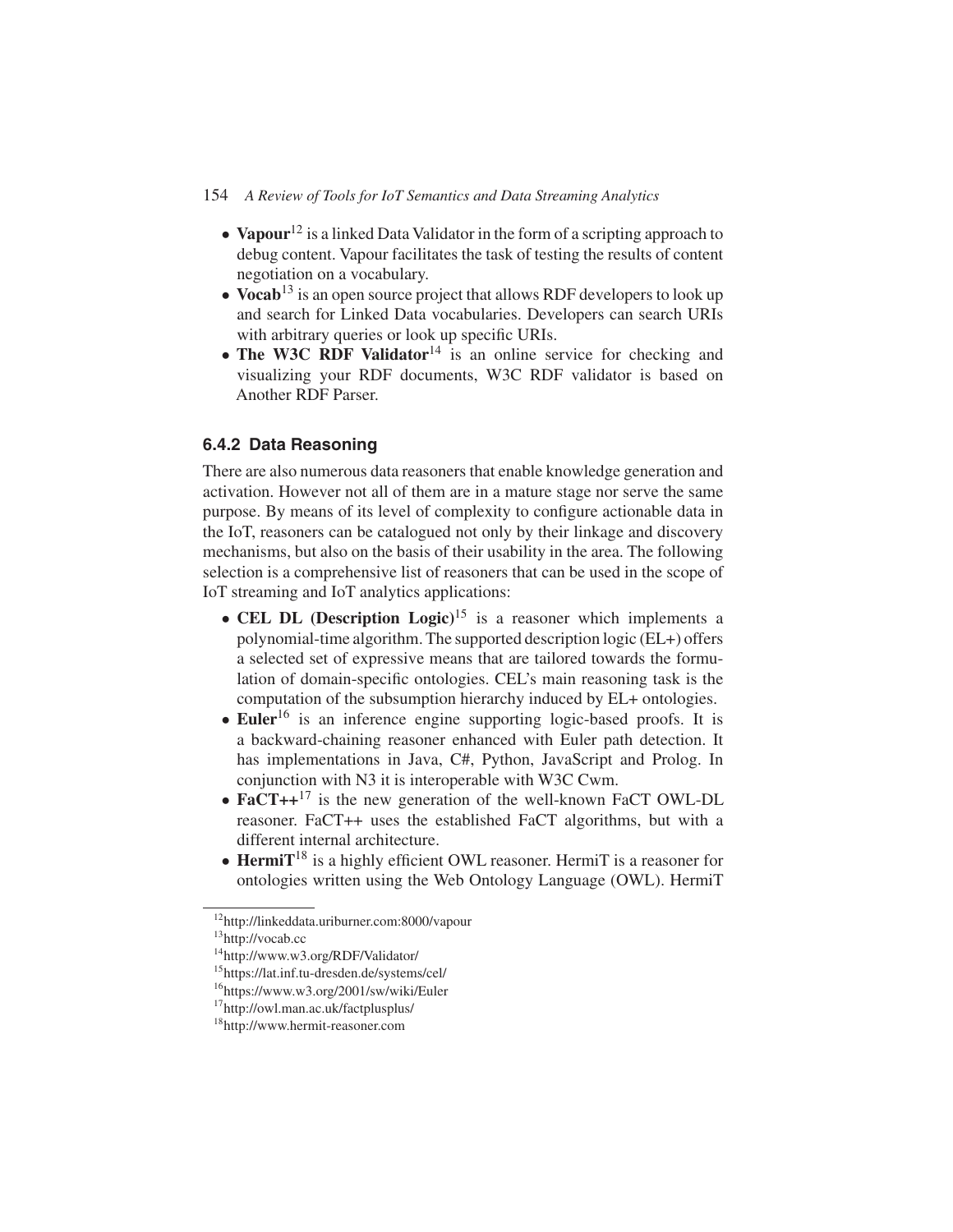is based on a novel "hypertableau" calculus which provides much more efficient reasoning than any previously-known algorithm.

- **JESS** (**Java Expert System Shell**)<sup>19</sup> is in the form of a Jena inference implementation with rule engine and scripting environment written entirely in JavaTM.
- **Jena Eyeball**<sup>20</sup> is a command-line semantics validator for checking RDF/OWL common problems. Eyeball is a Jena-based tool for checking RDF models (including OWL) for common problems. It is userextensible using plugins.
- **Kaon<sup>2<sup>21</sup>** is an OntoBroker designed for managing ontologies. KAON2 is</sup> a successor to the KAON project often referred to as KAON1. The main difference to KAON1 is the supported ontology language: KAON1 used a proprietary extension of RDFS, whereas KAON2 is based on OWL-DL and F-Logic.
- **Nools**<sup>22</sup> is a RETE based rule engine written entirely in javascript. When using nools tool, a flow which acts as a container for rules that can later be used to get a session.
- **OWLlink API**<sup>23</sup> is designed to access remote reasoners. OWLlink API has a Java interface for the OWLlink protocol on top of the Java-based OWL API. The OWLlink API enables OWL API-based applications to access remote reasoners (so-called OWLlink servers), and it turns any OWL API aware reasoner into an OWLlink server.
- **Pellet**<sup>24</sup> is an open-source Java based OWL 2 reasoner, It can be used in conjunction with both Jena and OWL API libraries.
- **Racer Pro**<sup>25</sup> is an OWL reasoner tool that can perform reasoning tasks. Racer pro has an inference server for the Semantic Web.
- **RIF4j** $^{26}$  is a reasoning engine for RIF-BLD that provides a Java object model for RIF-BLD and supports the parsing and serialization of RIF-BLD formulas. Furthermore, it provides a prototype implementation of a RIF-BLD consumer based on the Datalog engine IRIS.

<sup>19</sup>http://www.jessrules.com

<sup>20</sup>http://jena.apache.org/documentation/tools/eyeballgetting-started.html

<sup>21</sup>http://kaon2.semanticweb.org

<sup>22</sup>http://c2fo.io/nools

<sup>23</sup>http://owllink-owlapi.sourceforge.net

<sup>24</sup>https://www.w3.org/2001/sw/wiki/Pellet

<sup>25</sup>https://www.w3.org/2001/sw/wiki/RacerPro

<sup>26</sup>http://rif4j.sourceforge.net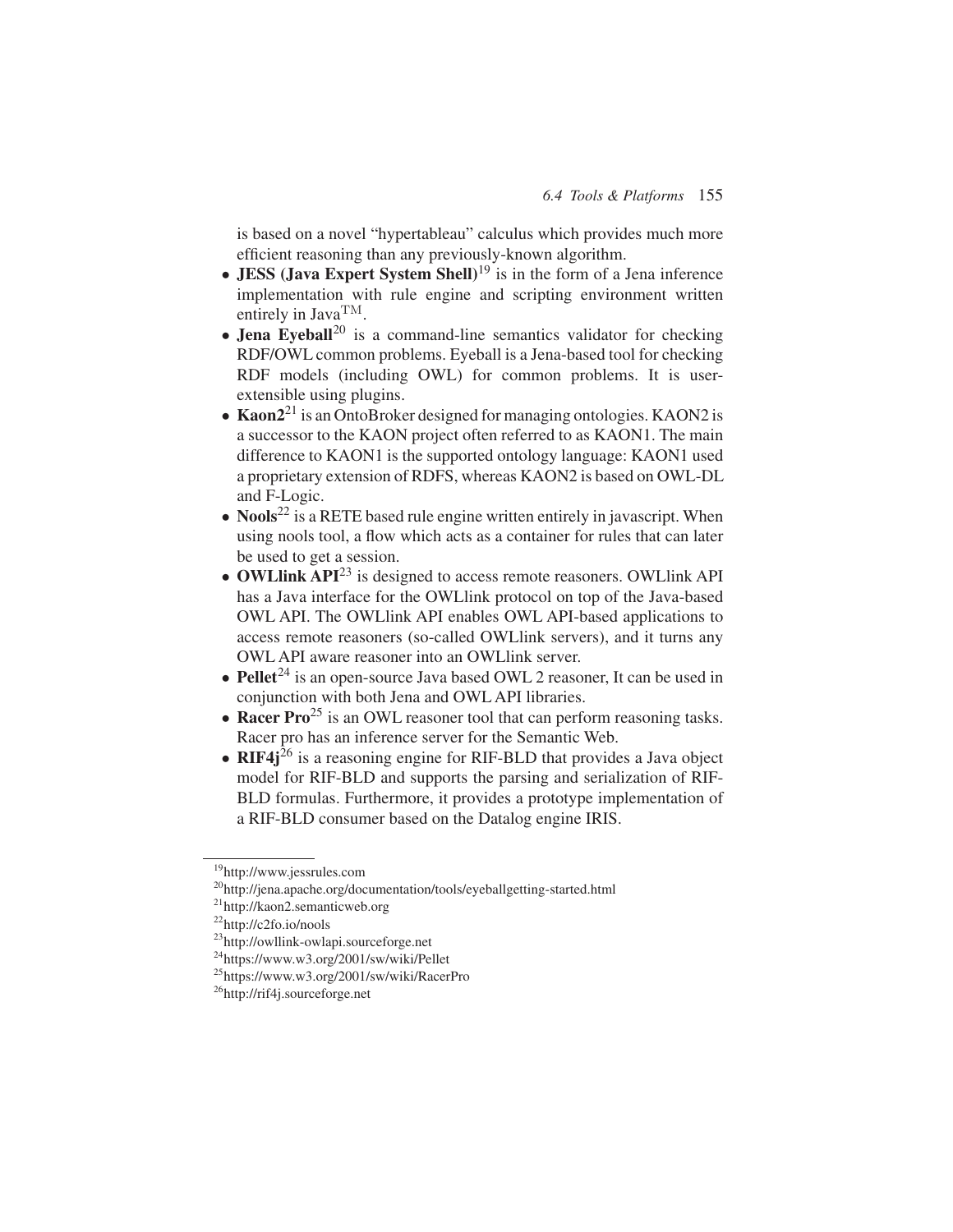

**Figure 6.5** IoT reasoning data framework within FIESTA-IoT.

## **6.5 A Practical Use Case**

Federated Interoperable Semantic IoT/cloud Testbeds and Applications  $(FIESTA-IOT)^{27}$  is an EU project (funded in the context of the H2020 framework), which focuses on integrating IoT platforms, testbeds, data and associated silo applications. FIESTA-IoT opens up new opportunities in the development and deployment of experiments that exploit data and capabilities from multiple geographically and administratively dispersed IT testbeds. The project employs semantic (ontology) modeling as a mechanism to associate different domains and beyond that discover relationships amongst the information.

Figure 6.5 shows the designed FIESTA-IoT reasoning engine approach that by design will be used by experimenters/users of the platform. Based on our analysis of the literature, a logic-based/rule-based reasoning is used. Experimenters can interact with the reasoning engine as follows:

• Increasing the actionable knowledge by contributing to the Semantic Rule Repository, a dataset of interoperable rules. Such rules are IF THEN ELSE rules.

27http://fiesta-iot.eu/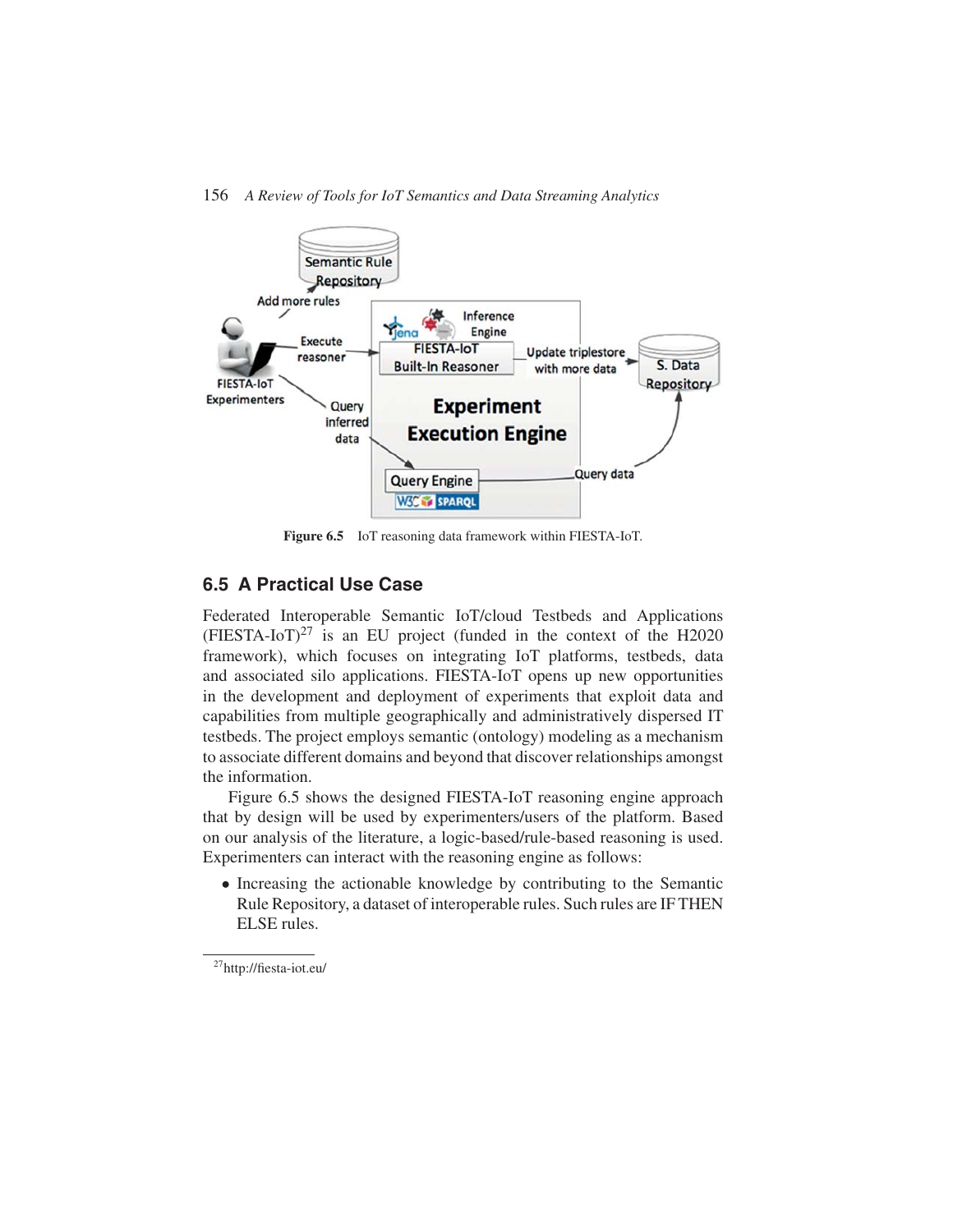- Executing the reasoning engine to infer additional information. Once executed, the reasoning engine updates the triple-store with additional triples (e.g., high level information).
- Querying inferred data, by executing a query engine that interacts with the triple store, called Semantic Data Repository.
- Implementing the rules as Jena rules since we used the Jena framework to build semantic web applications. Moreover, Jena provides an inference engine to easily execute the Jena rules and deduce additional information. To enhance interoperability, Jena rules can be designed as SPARQL CONSTUCT rules.

An overview of the FIESTA-IoT system is provided in Figure 6.5.

### **6.6 Conclusions**

In this chapter, a summary of complementary research fields covering reasoning and semantic web approaches towards the common goal of enriching data within the IoT domain has been presented. The different aspects around semantic analytics like Linking Data, Real-time and Linked Stream Processing, Logic-based approaches, Machine Learning based approaches, semanticsbased distributed reasoning, and cross-domain recommender systems, have been summarized and discussed.

The presented approaches and tools are able to deduce meaningful information from IoT data, based on the combination and integration of best practices from the literature. This approach is currently applied in the context of the H2020 FIESTA-IoT project. It leverages a combination of concepts and tools associated with Linked Open Data, Linked Open Vocabularies, Linked Open Services and Linked Open Reasoning.

### **Acknowledgement**

This work is partially funded by the "Federated Interoperable Semantic IoT/cloud Testbeds and Applications" (FIESTA-IoT) project, which is funded by the European Commission in the scope of its Horizon 2020 Programme (Grant Agreement No. CNECT-ICT-643943). The literature survey regarding analytics tools is extended from the authors' past work particularly from the PhD thesis [61] under the supervision of Prof. Christian Bonnet and Dr. Karima Boudaoud.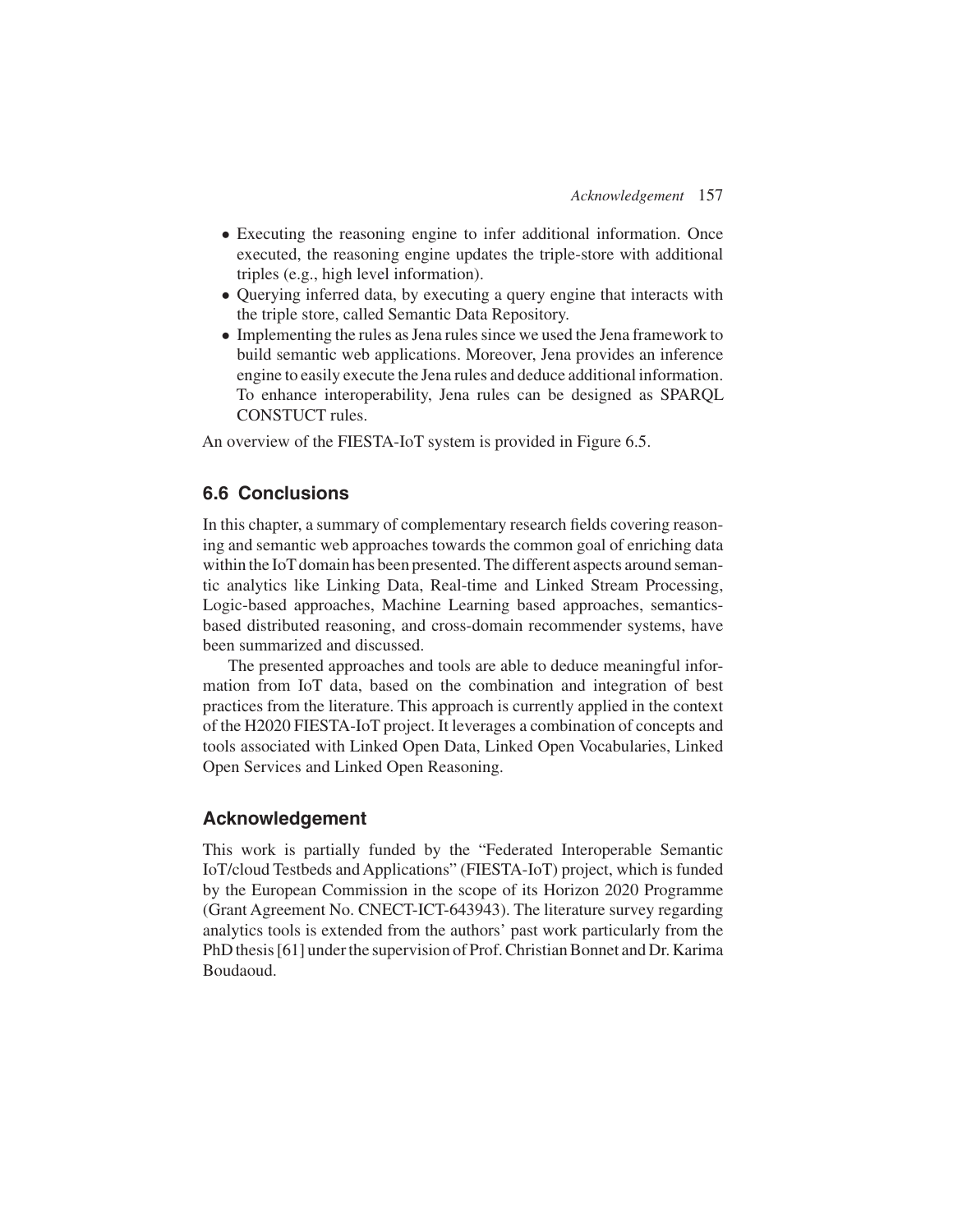#### **References**

- [1] M. Serrano, et al. Cousin, "Semantic Interoperability: Research Chal*lenges, Best Practices, Solutions and Next Steps*", IERCAC4 Manifesto," 2014.
- [2] A. Gyrard and M. Serrano, "*Connected Smart Cities: Interoperability with SEG 3.0 for the Internet of Things*" Proc. 30th IEEE Int'l Conf. Advanced Information Networking and Applications Workshops, 2016.
- [3] M. Serrano et al., "*Defining the Stack for Service Delivery Models and Interoperability in the Internet of Things: A Practical Case With OpenIoT-VDK*," IEEE J. Selected Areas in Comm., vol. 33, no. 4, 2015, pp. 676–689.
- [4] M. Özpinar, "*A flexible semantic service composition framework for pervasive computing environments*" Ph.D. dissertation, Moddle East Technical University, 2014.
- [5] C. Perera, A. Zaslavsky, P. Christen, and D. Georgakopoulos, "*Context aware computing for the internet of things: A survey*", Communications Surveys & Tutorials, IEEE, vol. 16, no. 1, pp. 414–454, 2014.
- [6] A. Gyrard, C. Bonnet, and K. Boudaoud, "*Helping IoT application developers with sensor-based linked open rules*," in SSN 2014, 7th International Workshop on Semantic Sensor Networks in conjunction with the 13th International Semantic Web Conference (ISWC 2014), 19–23 October 2014, Riva Del Garda, Italy, 10 2014.
- [7] C. A. Knoblock, P. Szekely, J. L. Ambite, A. Goel, S. Gupta, K. Lerman, M. Muslea, M. Taheriyan, and P. Mallick, "Semi-automatically mapping structured sources into the semantic web," in The Semantic Web: Research and Applications. Springer, 2012, pp. 375–390.
- [8] P. Bellini, M. Benigni, R. Billero, P. Nesi, and N. Rauch, "Km4city ontology building vs data harvesting and cleaning for smart-city services," Journal of Visual Languages & Computing, vol. 25, no. 6, pp. 827–839, 2014.
- [9] M. Leggieri, A. Passant, and M. Hauswirth, "incontext-sensing: Lod augmented sensor data?" in Proceedings of the 10th International Semantic Web Conference (ISWC 2011). Citeseer, 2011.
- [10] J. F. Sequeda and O. Corcho, "Linked stream data: A position paper," 2009.
- [11] D. F. Barbieri, D. Braga, S. Ceri, E. Della Valle, and M. Grossniklaus, "C-sparql: Sparql for continuous querying," in Proceedings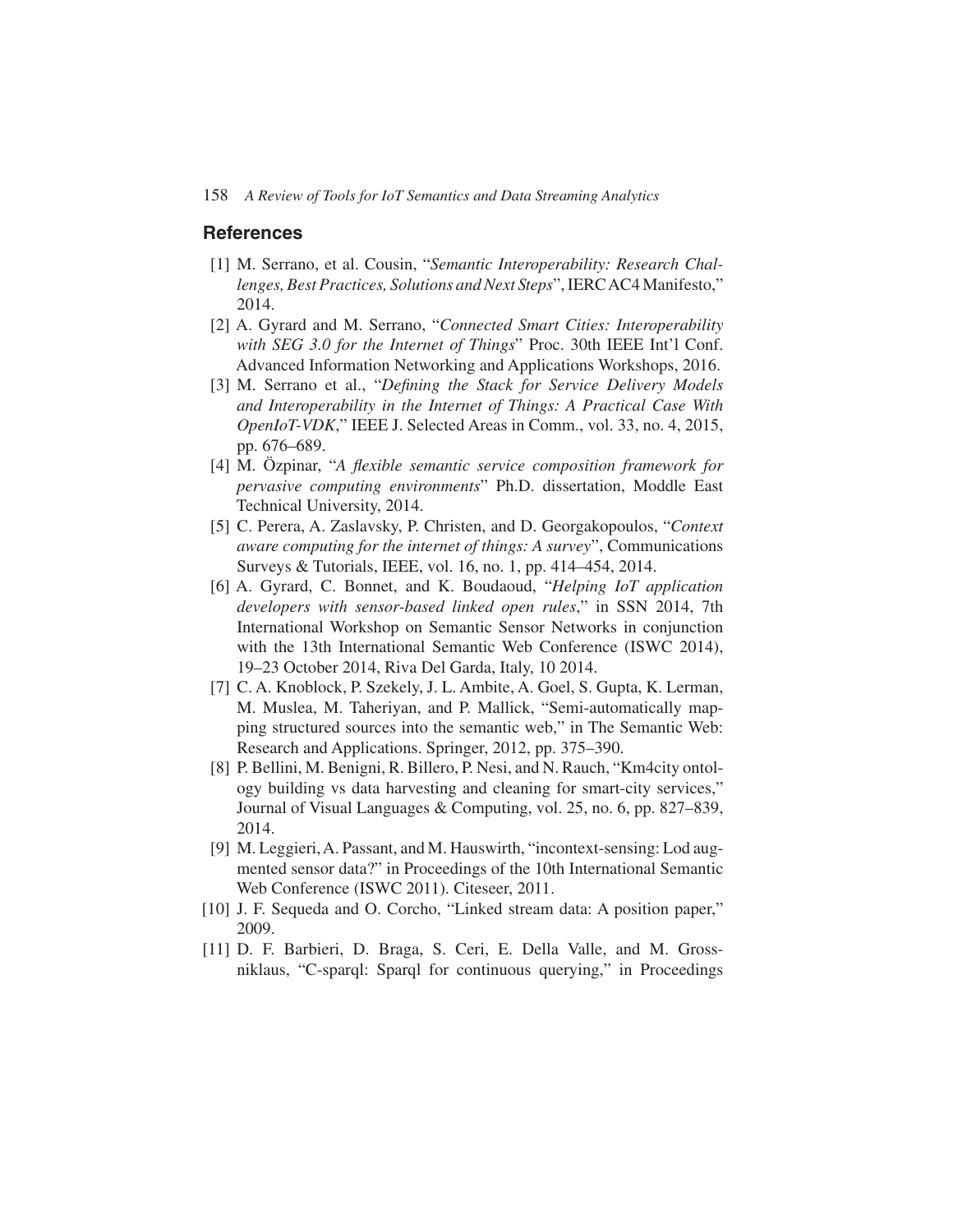of the 18th international conference on World wide web. ACM, 2009, pp. 1061–1062.

- [12] D. Le Phuoc, "A native and adaptive approach for linked stream data processing," Ph.D. dissertation, 2013.
- [13] D. Le-Phuoc, M. Dao-Tran, J. X. Parreira, and M. Hauswirth, "A native and adaptive approach for unified processing of linked streams and linked data," in The Semantic Web-ISWC 2011. Springer, 2011, pp. 370–388.
- [14] D. Phuoc and M. Hauswirth, "Linked open data in sensor data mashups," 2009.
- [15] J.-P. Calbimonte, O. Corcho, and A. J. Gray, "Enabling ontology-based access to streaming data sources," in The Semantic Web-ISWC 2010. Springer, 2010, pp. 96–111.
- [16] J.-P. Calbimonte, "Ontology-based access to sensor data streams," Ph.D. dissertation, Informatica, 2013.
- [17] A. Meroño-Peñuela, C. Guéret, and S. Schlobach, "Linked edit rules: A web friendly way of checking quality of rdf data cubes."
- [18] E. Daga, L. Panziera, and C. Pedrinaci, "A basilar approach for building web apis on top of sparql endpoints," 2015.
- [19] A. Sheth, C. Henson, and S. Sahoo, "Semantic sensor web," Internet Computing, IEEE, vol. 12, no. 4, pp. 78–83, 2008.
- [20] W. Wei and P. Barnaghi, "Semantic annotation and reasoning for sensor data," Smart Sensing and Context, pp. 66–76, 2009.
- [21] C. A. Henson, "A semantics-based approach to machine perception," Ph.D. dissertation, Wright State University, 2013.
- [22] C. Henson, A. Sheth, and K. Thirunarayan, "Semantic perception: Converting sensory observations to abstractions," Internet Computing, IEEE, vol. 16, no. 2, pp. 26–34, 2012.
- [23] P. Barnaghi, F. Ganz, C. Henson, and A. Sheth, "Computing perception from sensor data," 2012.
- [24] F. Ganz, P. Barnaghi, and F. Carrez, "Information abstraction for heterogeneous real world internet data," Sensors Journal, IEEE, vol. 13, no. 10, pp. 3793–3805, Oct 2013.
- [25] F. Ganz, P. Barnaghi, and F. Carrez, "Automated semantic knowledge acquisition from sensor data," 2014.
- [26] F. Ganz, "Intelligent communication and information processing for cyber-physical data," Ph.D. dissertation, University of Surrey, 04 2014.
- [27] A. Moraru, M. Pesko, M. Porcius, C. Fortuna, and D. Mladenic, "Using machine learning on sensor data," CIT. Journal of Computing and Information Technology, vol. 18, no. 4, pp. 341–347, 2010.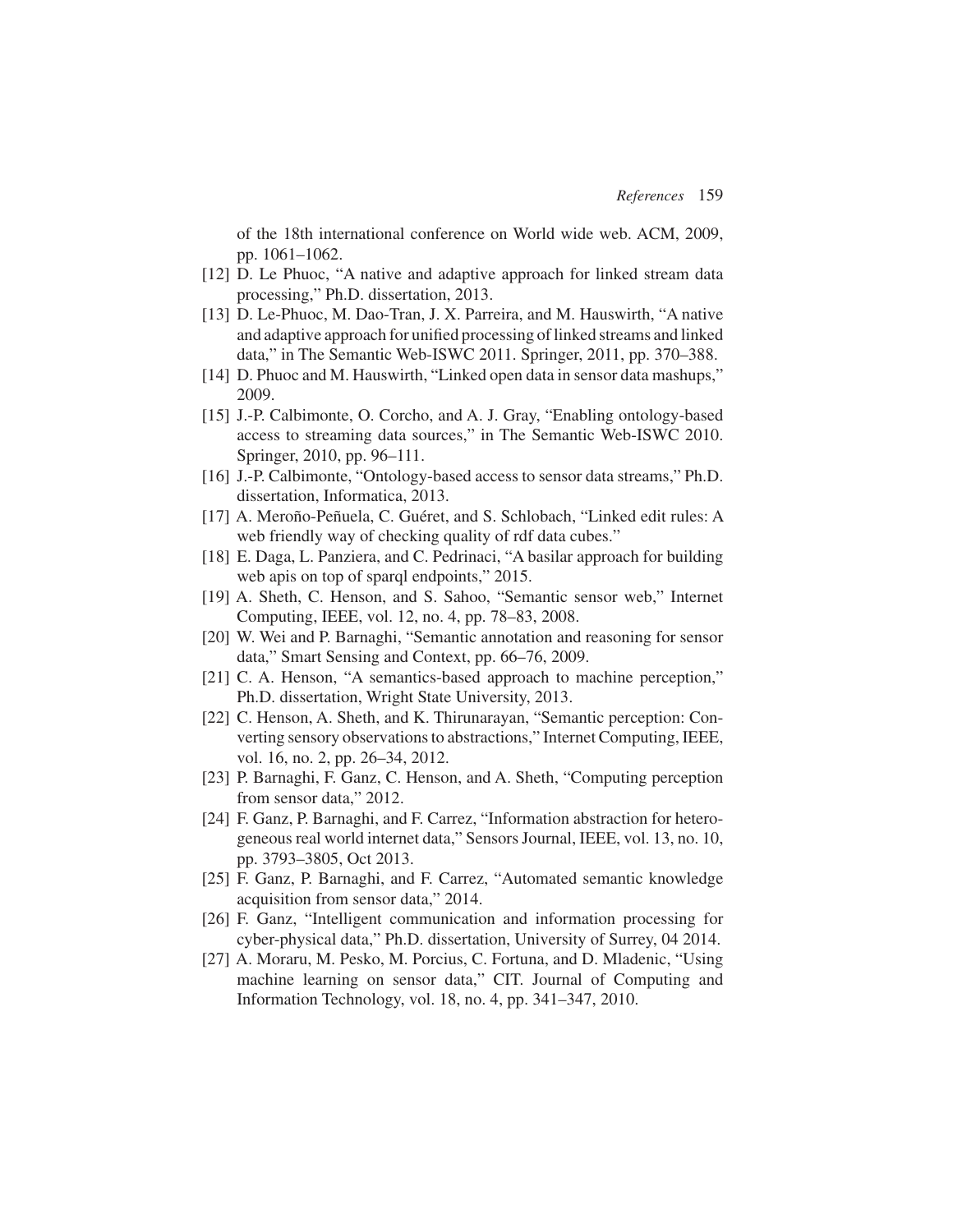- [28] A. Moraru, "Enrichment of sensor descriptions and measuremebts using semantic technologies," Master's thesis, 2011.
- [29] A. Moraru and D. Mladenić, "A framework for semantic enrichment of sensor data," CIT. Journal of Computing and Information Technology, vol. 20, no. 3, pp. 167–173, 2012.
- [30] A. Moraru, D. Mladenic, M. Vucnik, M. Porcius, C. Fortuna, and M. Mohorcic, "Exposing real world information for the web of things," in Proceedings of the 8th International Workshop on Information Integration on the Web: in conjunction with WWW 2011. ACM, 2011, p. 6.
- [31] L. Bradeško, A. Moraru, B. Fortuna, C. Fortuna, and D. Mladenić, "A framework for acquiring semantic sensor descriptions (short paper)," Semantic Sensor Networks, p. 97, 2012.
- [32] A. Devaraju and T. Kauppinen, "Sensors tell more than they sense: Modeling and reasoning about sensor observations for understanding weather events," International Journal of Sensors Wireless Communications and Control, vol. 2, no. 1, pp. 14–26, 2012.
- [33] W. Wang, S. De, G. Cassar, and K. Moessner, "Knowledge representation in the internet of things: semantic modelling and its applications," Automatika-Journal for Control, Measurement, Electronics, Computing and Communications, vol. 54, no. 4, 2013.
- [34] B. Boshoven and P. van Bommel, "Personalized life reasoning," Master's thesis, 2014.
- [35] F. Ramparany, F. G. Marquez, J. Soriano, and T. Elsaleh, "Handling smart environment devices, data and services at the semantic level with the fiware core platform," in BigData (Big Data), 2014 IEEE International Conference on. IEEE, 2014, pp. 14–20.
- [36] L. Serafini and A. Tamilin, "Drago: Distributed reasoning architecture for the semantic web," in The Semantic Web: Research and Applications. Springer, 2005, pp. 361–376.
- [37] D. Fensel, F. van Harmelen, B. Andersson, P. Brennan, H. Cunningham, E. Della Valle, F. Fischer, Z. Huang, A. Kiryakov, T.-I. Lee et al., "Towards larkc: a platform for web-scale reasoning," in Semantic Computing, 2008 IEEE International Conference on. IEEE, 2008, pp. 524–529.
- [38] E. Oren, S. Kotoulas, G. Anadiotis, R. Siebes, A. ten Teije, and F. van Harmelen, "Marvin: Distributed reasoning over large-scale semantic web data," Web Semantics: Science, Services and Agents on the World Wide Web, vol. 7, no. 4, pp. 305–316, 2009.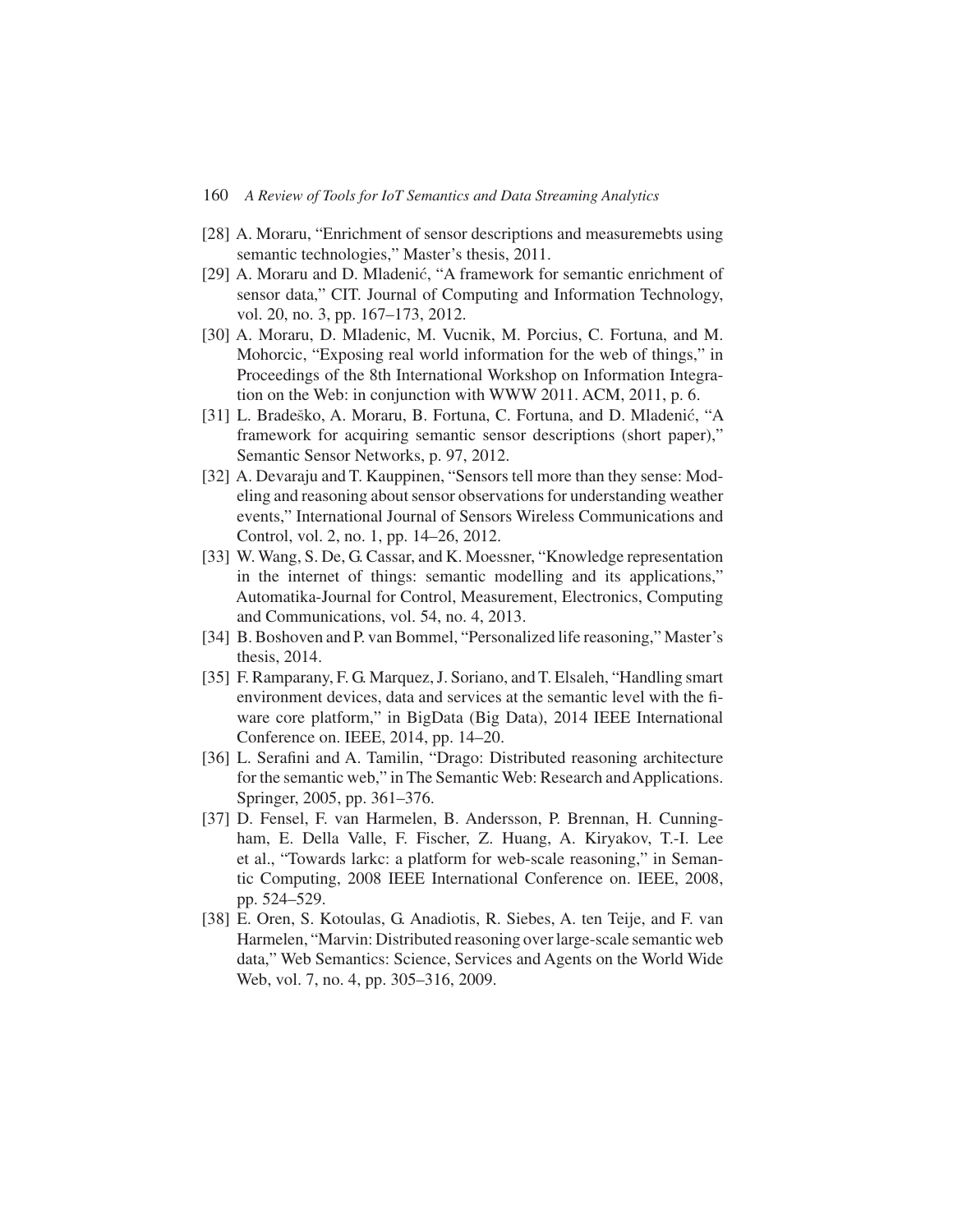- [39] A. Schlicht and H. Stuckenschmidt, "Peer-to-peer reasoning for interlinked ontologies," International Journal of Semantic Computing, vol. 4, no. 01, pp. 27–58, 2010.
- [40] S. Abiteboul, E. Antoine, and J. Stoyanovich, "Viewing the web as a distributed knowledge base," in Data Engineering (ICDE), 2012 IEEE 28th International Conference on. IEEE, 2012, pp. 1–4.
- [41] J. Urbani, S. Kotoulas, J. Maassen, F. Van Harmelen, and H. Bal, "Webpie: A web-scale parallel inference engine using mapreduce," Web Semantics: Science, Services and Agents on the World Wide Web, vol. 10, pp. 59–75, 2012.
- [42] J. Urbani, "On web-scale reasoning," Ph.D. dissertation, 2013.
- [43] S. Coppens, M. Vander Sande, R. Verborgh, E. Mannens, and R. Van de Walle, "Reasoning over sparql," in Proceedings of the 6th Workshop on Linked Data on the Web, 2013.
- [44] K. Park, Y. Kim, and J. Chang, "Semantic reasoning with contextual ontologies on sensor cloud environment," International Journal of Distributed Sensor Networks, vol. 2014, 2014.
- [45] J. Hoxha, "Cross-domain recommendations based on semanticallyenhanced user web behavior," Ph.D. dissertation, Karlsruhe, Karlsruher Institut für Technologie (KIT), Diss., 2014, 2014.
- [46] I. F. Tobías, "A semantic-based framework for building cross-domain networks: Application to item recommendation," Ph.D. dissertation, 2013.
- [47] V. Codina and L. Ceccaroni, "Taking advantage of semantics in recommendation systems," in Proceedings of the 2010 Conference on Artificial Intelligence Research and Development: Proceedings of the 13th International Conference of the Catalan Association for Artificial Intelligence. Amsterdam, The Netherlands, The Netherlands: IOS Press, 2010, pp. 163–172. [Online]. Available: http://dl.acm.org/citation.cfm? id=1893268.1893291
- [48] V. Codina and L. Ceccaroni, "A recommendation system for the semantic web," in Distributed Computing and Artificial Intelligence. Springer, 2010, pp. 45–52.
- [49] J. Arkko, "Network working group c. jennings internet-draft cisco intended status: Standards track z. shelby expires: January 18, 2013 sensinode," 2012, media Type for Sensor Markup Language (SENML), draft-jennings-senml-09 (work in progress).
- [50] A. Gyrard and C. Bonnet, "A unified language to describe M2M/IoT data," M3 2015.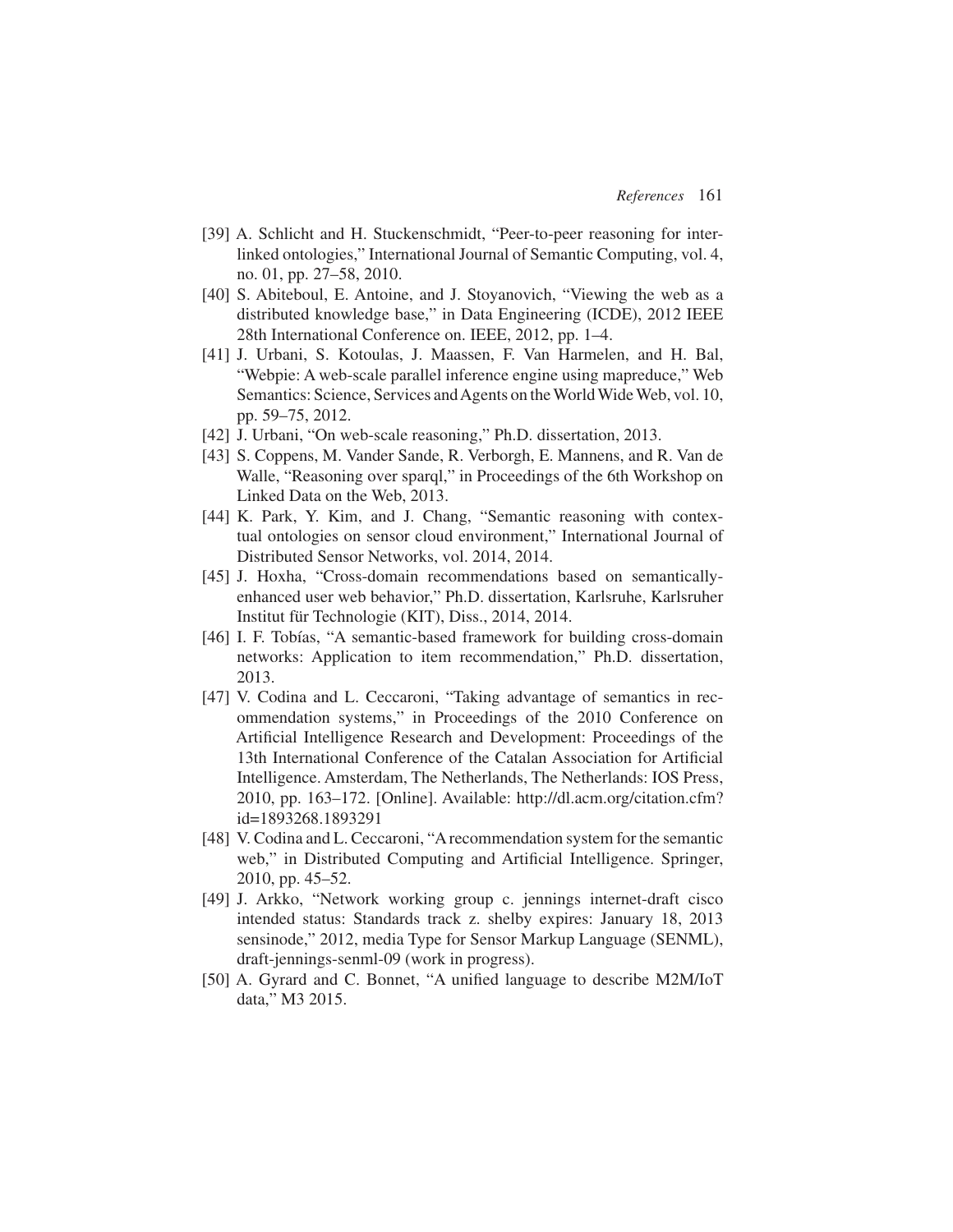- [51] C. Bizer, T. Heath, and T. Berners-Lee, "Linked data-the story so far," International Journal on Semantic Web and Information Systems (IJSWIS), vol. 5, no. 3, pp. 1–22, 2009, http://www.w3.org/DesignIssues/ LinkedData.html
- [52] L. R. e. M. H. David Wood, Marsha Zaidman, Linked Data. Structured Data on the Web, 2014.
- [53] H. Patni, C. Henson, and A. Sheth, "Linked sensor data," in Collaborative Technologies and Systems (CTS), 2010 International Symposium on. IEEE, 2010, pp. 362–370.
- [54] P. Barnaghi, M. Presser, and K. Moessner, "Publishing linked sensor data," in CEUR Workshop Proceedings: Proceedings of the 3rd International Workshop on Semantic Sensor Networks (SSN), Organised in conjunction with the International Semantic Web Conference, vol. 668, 2010.
- [55] P.-Y. Vandenbussche, G. A. Atemezing, M. Poveda-Villalón, and B. Vatant, "Lov: a gateway to reusable semantic vocabularies on the web," Semantic Web Journal, 2015.
- [56] A. Gyrard, C. Bonnet, and K. Boudaoud, "Helping IoT application developers with sensor-based linked open rules," in SSN 2014, 7th International Workshop on Semantic Sensor Networks in conjunction with the 13th International Semantic Web Conference (ISWC 2014), 19–23 October 2014, Riva Del Garda, Italy, 10 2014.
- [57] A. Khandelwal, I. Jacobi, and L. Kagal, "Linked rules: principles for rule reuse on the web," in Web Reasoning and Rule Systems. Springer, 2011, pp. 108–123.
- [58] S. Speiser and A. Harth, "Towards linked data services," in Proceedings of the 9th International Semantic Web Conference (ISWC). Citeseer, 2010.
- [59] S. Speiser and A. Harth, "Taking the lids off data silos," in Proceedings of the 6th International Conference on Semantic Systems. ACM, 2010, p. 44.
- [60] B. Norton and R. Krummenacher, "Consuming dynamic linked data." in COLD, 2010.
- [61] Designing Cross-Domain Semantic Web of Things Applications Amelie Gyrard's PhD Thesis, Eurecom, Sophia Antipolis, 24 April 2015.
- [62] Reusing and Unifying Background Knowledge for Internet of Things with LOV4IoT 4th International Conference on Future Internet of Things